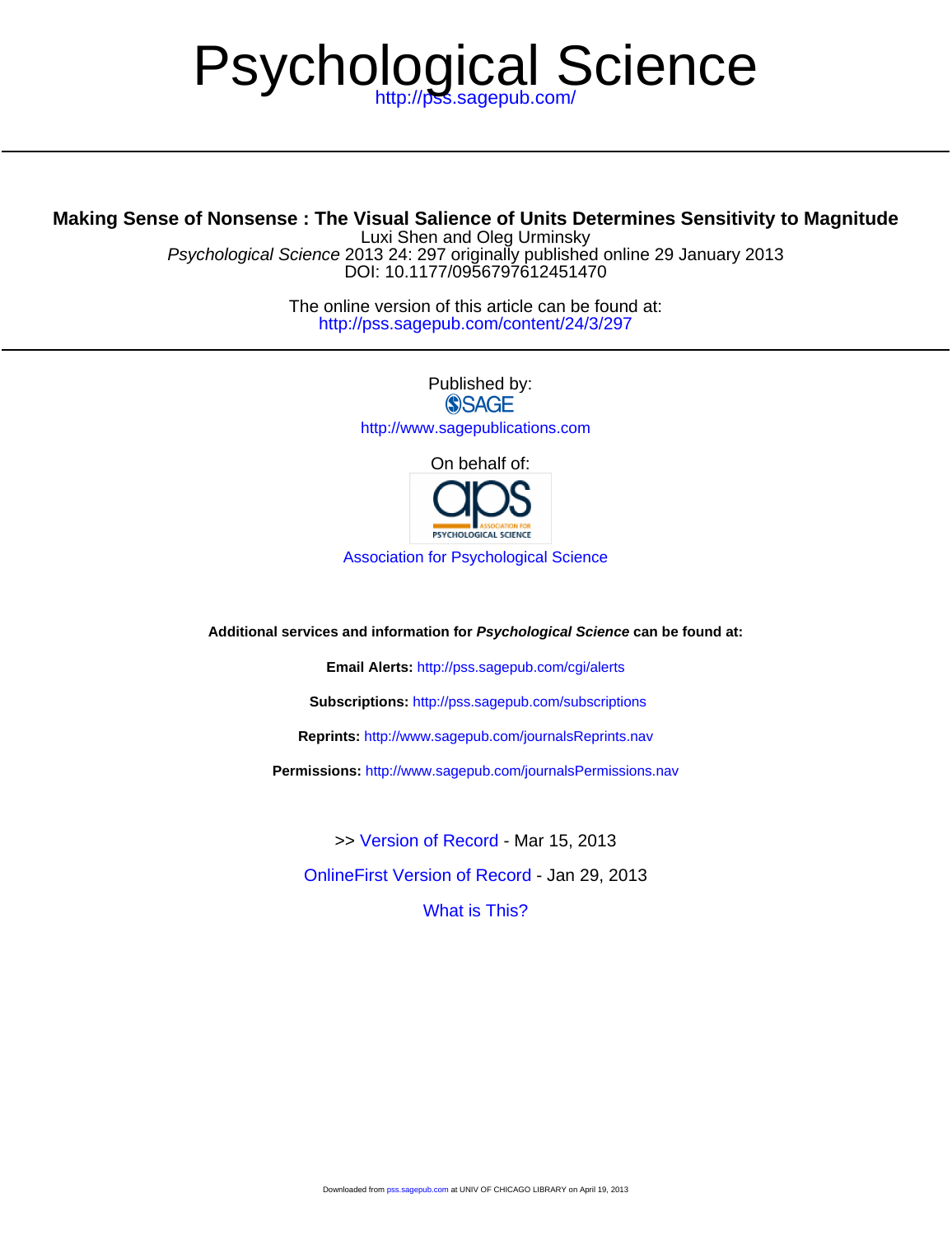# **Making Sense of Nonsense: The Visual Salience of Units Determines Sensitivity to Magnitude**

Psychological Science 24(3) 297–304 © The Author(s) 2013 Reprints and permission: sagepub.com/journalsPermissions.nav DOI: 10.1177/0956797612451470 http://pss.sagepub.com

**PSYCHOLOGICAL SCIENCE** 



#### **Luxi Shen and Oleg Urminsky**

Booth School of Business, University of Chicago

#### **Abstract**

When are people sensitive to the magnitude of numerical information presented in unfamiliar units, such as a price in a foreign currency or a measurement of an unfamiliar product attribute? We propose that people exhibit *deliberational blindness*, a failure to consider the meaning of even unfamiliar units. When an unfamiliar unit is not salient, people fail to take their lack of knowledge into account, and their judgments reflect sensitivity to the magnitude of the number. However, subtly manipulating the visual salience of the unit (e.g., enlarging its font size relative to the font size of the number) prompts recognition of the unit's unfamiliarity and reduces magnitude sensitivity. In five experiments, we demonstrated this unitsalience effect, provided evidence for deliberational blindness, and ruled out alternative explanations, such as nonperception and fluency. These findings have implications for decision making involving numerical information expressed in both unfamiliar units and familiar but poorly calibrated units.

#### **Keywords**

judgment, heuristics, decision making, visual attention, number comprehension, money illusion, evaluability

Received 1/31/12; Revision accepted 5/15/12

Reasoning effectively about magnitude is central to information-based decision making in all aspects of life. People process information involving numerical stimuli every day, with examples as diverse as prices, distances, weights, amounts, times, and ratings. Such information is represented as a magnitude holding no meaning on its own and a unit of measurement denoting a meaningful standard quantity. The judgment of such information should be based on a multiplication of the magnitude and the unit. For the most commonly encountered units (e.g., inches), the standard quantity represented is well known. However, in many cases, people encounter units representing poorly known quantities (e.g., megapixels; Hsee, Yang, Gu, & Chen, 2009). How do people make judgments about quantities described with numerical information, such as the aptitude of a student who has a score of 21 points on the American College Test, the size of a 3-acre property, the performance of a 24-mm camera lens, the hearing risk of a 110-dB rock concert, the power of a 150-horsepower (hp) engine, or the price of a hotel room costing 138 Brazilian real? Specifically, how does the numerical component of the information (the magnitude) affect people's judgments when they have limited knowledge about the standard quantity represented by the accompanying unit?

Previous research on numerical reasoning suggests contradictory answers to this question. Research on the money illusion (e.g., Fehr & Tyran, 2001; Raghubir & Srivastava, 2002; Shafir, Diamond, & Tversky, 1997; Wertenbroch, Soman, & Chattopadhyay, 2007) has demonstrated that people overrely on numerical information (e.g., the face value of unfamiliar currencies), and therefore, this research would predict that judgments are sensitive to magnitude. However, research on evaluability (e.g., Hsee & Rottenstreich, 2004; Hsee, Yang, Li, & Shen, 2009; Hsee & Zhang, 2010; Kahneman & Knetsch, 1992; Shen, Hsee, Wu, & Tsai, 2012) has documented that people underutilize numerical information when they lack a frame of reference, which would predict insensitivity to magnitude. Consider an international traveler who sees a single hotel room price of either 138 or 344 Brazilian real. The

#### **Corresponding Authors:**

Luxi Shen, University of Chicago, Booth School of Business, 5807 South Woodlawn Ave., Chicago, IL 60637 E-mail: luxi.shen@chicagobooth.edu

Oleg Urminsky, University of Chicago, Booth School of Business, 5807 South Woodlawn Ave., Chicago, IL 60637 E-mail: oleg.urminsky@chicagobooth.edu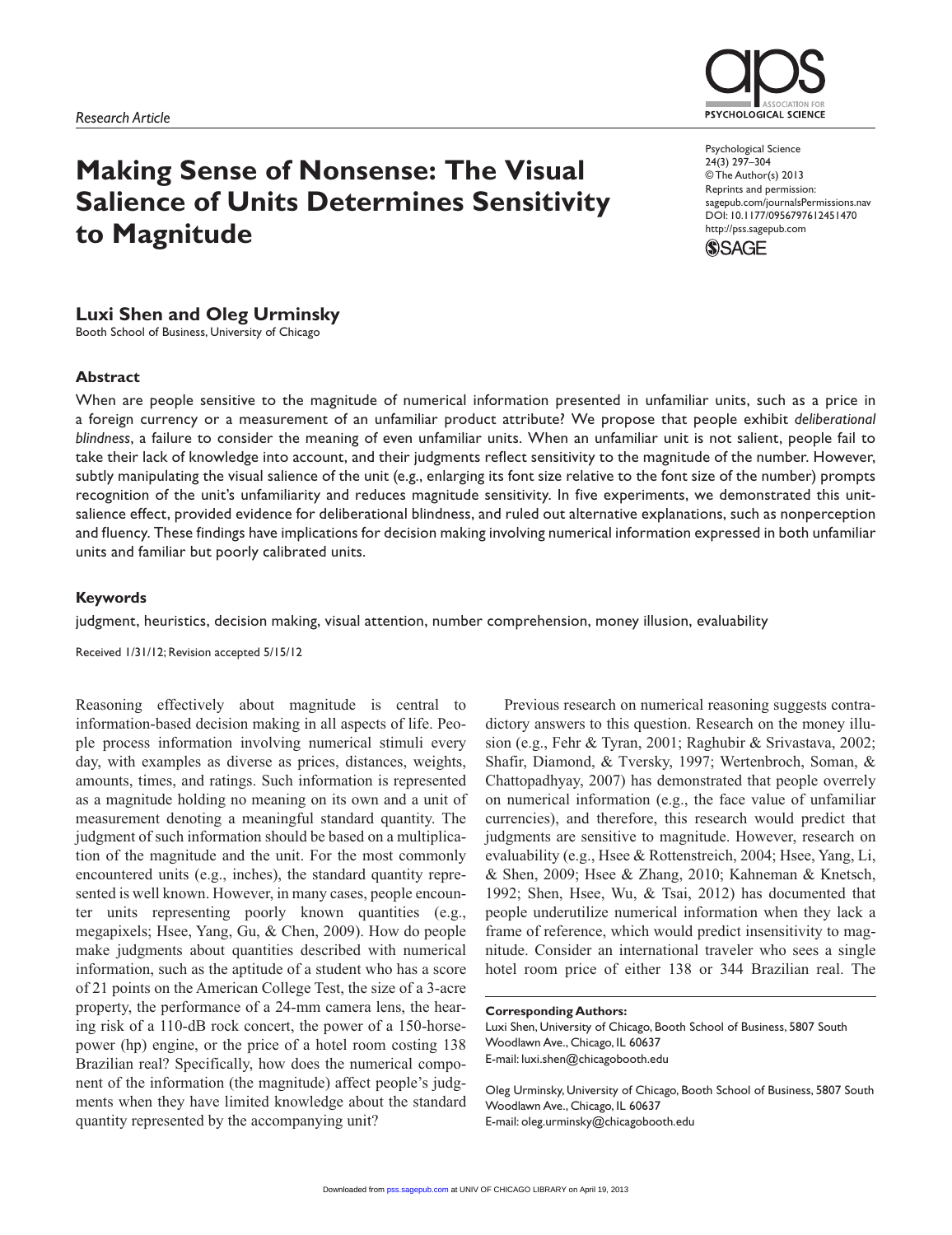traveler could either (a) make different judgments depending on which price was seen because of the money illusion or (b) make similar judgments regardless of which price was seen because of low evaluability.

We propose that these contradictory predictions can be reconciled by a previously unidentified tendency not to take into account knowledge of the unit. We demonstrated that a subtle manipulation, the visual salience of the unit presentation, affects people's sensitivity to the magnitude of numerical information.

#### **From Eye-Catching to Mind-Catching**

When people process information in familiar units (e.g., \$15), the unit information (\$) is simply recognized and deliberation primarily focuses on the magnitude of the number (15). This can occur when the magnitude is a cue that, compared with the unit, has been more diagnostic in the past (Kruschke, 2011), presents more variability (Dunn, Wilson, & Gilbert, 2003), or has greater potential for discrimination (Burson, Larrick, & Lynch, 2009). Thus, we anticipated that in the absence of specific deliberation about the unit, people's judgments would generally be sensitive to the magnitude of the numerical information. This tendency not to deliberate about the meaning of the unit, which we call *deliberational blindness*, may be reasonable when the standard quantity represented by a unit is well known, but it also (correctly or incorrectly) extends to contexts in which the quantity represented by a unit is poorly understood (a tendency consistent with the money illusion; Shafir et al., 1997).

Deliberational blindness, which results in a failure to assess the meaningfulness of information, is different from the failures in perception that have been shown in prior research. Inattentional blindness (Mack & Rock, 1998; Simons & Chabris, 1999) occurs when focus on one cue (e.g., people passing a basketball) blocks perceptual recognition of an otherwise highly noticeable cue (e.g., a person in a gorilla suit walking between basketball players). Similarly, people's expectations of what they will see can block the perceptual recognition of change in the stimulus (Grimes, 1996). In contrast, deliberational blindness is more akin to a failure of insight (Metcalfe & Wiebe, 1987), occurring without perceptual failure. Thus, even when the unit information is accurately read, recognized, remembered, and recalled, deliberational blindness may still occur.

Although not a perceptual failure, deliberational blindness can be reduced by altering the visual salience of the unit.<sup>1</sup> Visual representation can affect which heuristics are used in numeric reasoning (Coulter & Coulter, 2005; Monga & Bagchi, 2012), and people use visually salient cues more than visually nonsalient cues (as shown in associative learning; Kruschke, 2011). When the eye is drawn to an unfamiliar unit (e.g., because it is presented in a larger or darker font than the magnitude), the shift in attention from the magnitude (the

default focus) to the unit can prompt deliberation about the latter. Because it is necessary to know the quantity represented by the unit in order to interpret the full information, recognition of the unit's unfamiliarity makes people's judgments correspondingly less sensitive to the magnitude information (an outcome consistent with evaluability theory; Hsee & Zhang, 2010). For example, presenting the unit of a hotel price in a relatively eye-catching format, such as  $138R$  (as opposed to 138R), can draw attention to the unit, which in turn sparks deliberation and prompts the realization that *R* is an unfamiliar unit. Given our deliberational-blindness account, a decision context that directly increases deliberation about even a nonsalient unit should have a similar effect. For example, asking people to first evaluate other familiar and unfamiliar units can prompt them to assess the meaning of the unit in a new stimulus, regardless of the unit's visual salience. Thus, whenever attention is drawn to an unfamiliar unit, the tendency for deliberational blindness will be reduced.

In five experiments, we tested the proposed effect of unit salience on magnitude sensitivity, as well as the effects of possible moderators predicted by the deliberationalblindness account. Across all experiments, we employed a 2 (unit salience: nonsalient vs. salient)  $\times$  2 (magnitude: small vs. large) between-participants design to investigate the *unitsalience effect*: that people's judgments are less sensitive to magnitude when unfamiliar units are more visually salient. We began by demonstrating the unit-salience effect and then explored the underlying mechanism and the generality of the effect.

# **Experiment 1: The Unit-Salience Effect** *Method*

Participants in Experiment 1 made a monetary valuation with real financial consequences. Eighty-four U.S. college students, after completing an unrelated prior experiment, were given an opportunity to buy an amount of foreign money that would be converted into U.S. dollars (USD). They were told that they would be shown how much the money was worth in an unspecified foreign currency, denoted as *X*, but that they would learn which currency *X* represented only after they had made their decision. Each participant saw one of four randomly assigned stimuli, which varied in numeric magnitudes (X0.69 vs. X6.83) and in the relative font size of the unit (nonsalient: 22 point vs. salient: 66 point). All stimuli were presented on a computer screen. Although the relative salience of the number and the unit varied (i.e., whether the number was larger than the unit or vice versa), even the smaller font size (22 point) was quite large, and therefore participants could easily read all the information.<sup>2</sup>

After learning the bidding procedure (Becker, DeGroot, & Marschak, 1964), participants submitted a bid in USD that represented the highest price they were willing to pay. They were then asked to guess the unspecified currency represented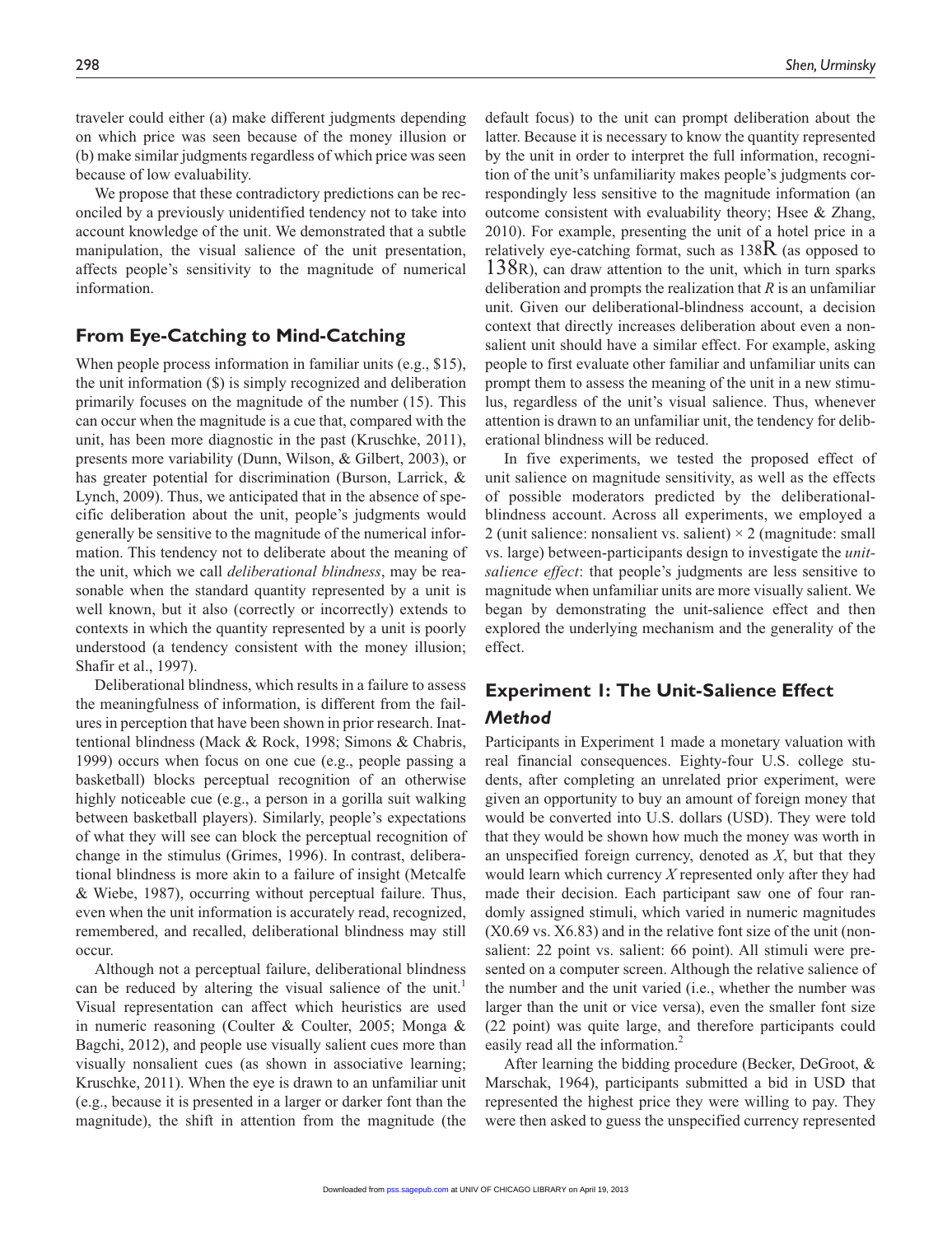by *X*, and finally were told either that *X* stood for British pounds (in the X0.69 conditions) or that *X* stood for Chinese yuan (in the X6.83 conditions), both amounts equaling 1.00 USD at the time of the experiment. As described in the bidding procedure that participants read, a price was then drawn at random, and participants whose bid was higher than the random price paid that price and received 1.00 USD.

#### *Results and discussion*

An analysis of variance on the log-transformed bids revealed an interaction between unit salience and magnitude,  $F(1, 80)$  = 5.02,  $p < .05$ ,  $\eta_p^2 = .06$  (Fig. 1). Specifically, in the unitnonsalient conditions, participants who saw the X6.83 amount made higher bids than those who saw the X0.69 amount (geometric *M*s = \$5.39 vs. \$0.93, respectively), *t*(38) = 6.61,  $p \leq 0.01$ ,  $d = 2.16$ , whereas bids did not differ significantly between participants who saw the X6.83 and X0.69 amounts in the unit-salient conditions (geometric *M*s = \$3.32 vs. \$1.98, respectively),  $t(42) = 1.11$ , n.s. These results demonstrate the unit-salience effect: that numerical judgments are less sensitive to the magnitude of unfamiliar numerical information when the accompanying unit was more salient. Magnitude sensitivity in the unit-salient conditions was not explained by participants' guesses as to the currency. Furthermore, we found no interaction between the unit-salience effect and response time, which suggests that the effect was not due to rushed judgments. Thus, Experiment 1, using real transactions, provided initial evidence that the subtle manipulation of unit salience changes the effect of magnitude on people's valuations.



**Fig. 1.** Results from Experiment 1: geometric mean of the amount bid as a function of the magnitude of the stimulus amount and the salience (relative font size) of the currency unit.

# **Experiment 2: Numerical Judgment on a Nonnumerical Scale**

#### *Method*

In Experiment 2, we used relative font darkness (nonsalient: gray vs. salient: black) as the manipulation of unit salience and measured the effect on a nonnumerical scale. One hundred four U.S. graduate students participated for a course bonus point. They read, "You are traveling in a small foreign country where people use different units of measurement than we do. For example, they use the unit *zq* to measure length." Participants then indicated how long they thought a matchstick with a length specified in *zq* was by marking their estimate on an unnumbered 15.50-cm line. The length information was randomly determined using a 2 (unit salience: nonsalient vs. salient; both in 16-point font)  $\times$  2 (magnitude: 3 zq vs. 12 zq) between-participants design. In the unit-salient conditions, the number was gray and the unit was black, whereas in the unit-nonsalient conditions, the number was black and the unit was gray.

#### *Results and discussion*

We performed an analysis of variance on estimated length. Replicating the unit-salience effect, our results showed a significant interaction between unit salience and magnitude,  $F(1, 100) = 17.73, p < .001, \eta_p^2 = .15$ . Participants' estimates were sensitive to the length information in the unit-nonsalient conditions (3-zq condition:  $M = 4.09$  cm; 12-zq condition:  $M = 8.83$  cm),  $t(50) = 5.94$ ,  $p < .001$ ,  $d = 1.69$ , but not in the unit-salient conditions (3-zq condition:  $M = 5.14$  cm; 12-zq condition:  $M = 5.56$  cm),  $t(50) = 0.64$ , n.s. These results demonstrate that the differences in magnitude sensitivity were specifically due to unit salience (as opposed to a potential interaction of magnitude and font size; Coulter & Coulter, 2005). These results show that the unit-salience effect extends to a nonnumerical behavioral measurement.

#### **Experiment 3: Unit Familiarity and Deliberation of Unit Familiarity as Moderators**

In Experiment 3, we tested two predictions derived from the proposed deliberational-blindness account. First, we anticipated that people would be magnitude sensitive when viewing information in familiar units, regardless of visual unit salience. This result would be contrary to alternative predictions that nonsalient magnitudes might be processed less fluently and thus receive less weight than salient magnitudes (Shah & Oppenheimer, 2007) or that people might infer magnitude from the unit itself when the unit is more salient (Monga & Bagchi, 2012). These alternative accounts would instead predict that magnitude will have less impact in unit-salient conditions than in unit-nonsalient conditions, even for familiar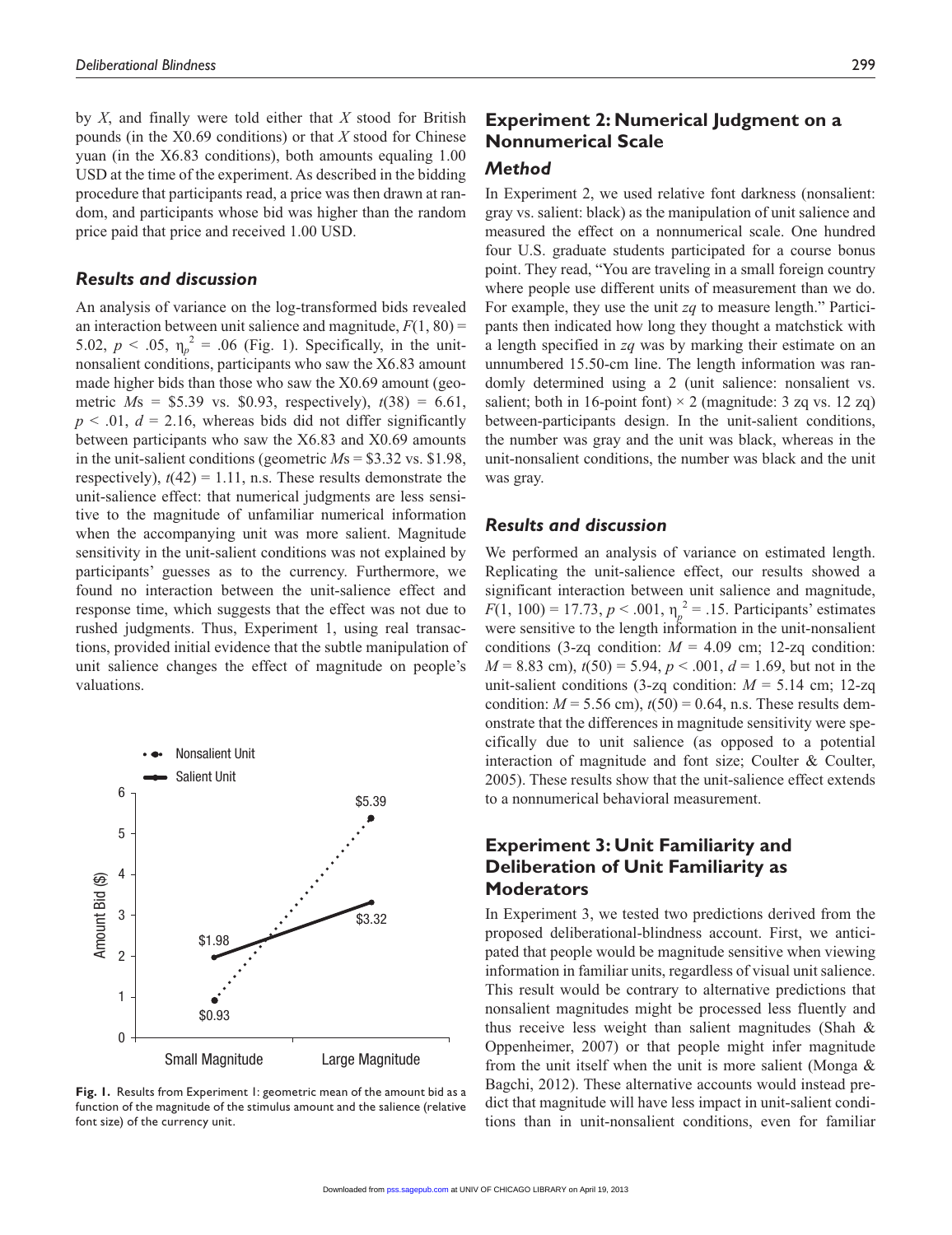units. Second, we anticipated that when people were directly or indirectly prompted to assess unit familiarity, they would be magnitude insensitive when viewing numbers with unfamiliar units, regardless of visual unit salience.

#### *Method*

This experiment had four versions. In the deliberationalblindness version (3a), we expected to replicate the unitsalience effect with an unfamiliar unit, whereas in the other three versions, we expected to debias the effect by showing participants a familiar unit (deliberation-irrelevant version, 3b), having participants make a prior usefulness assessment (deliberation-prompted version, 3c), or having participants make a prior unit evaluation (deliberation-primed version, 3d). Across the versions, 764 U.S. adults completed online surveys.<sup>3</sup> They read about "Hotel Rio" in Rio de Janeiro, Brazil, including the nightly room rate. Within each version, we used the same 2 (unit salience: nonsalient vs. salient)  $\times$  2 (magnitude: 138 vs. 344) between-participants design. In the unitsalient conditions, the number was in 14-point font and the unit was in 24-point font; in the unit non-salient conditions, the number was in 24-point font and the unit was in 14-point font.

In the deliberational-blindness version (3a; *n* = 192), participants saw the hotel rate in Brazilian real (R); participants in the deliberation-irrelevant version (3b;  $n = 193$ ) saw the rate in USD (\$). In two additional versions, we also used the unfamiliar unit (R) but either prompted or primed deliberation. In the deliberation-prompted version (3c; *n* = 189), participants read the hotel scenario and then indicated how useful the price information seemed. In the deliberation-primed version (3d;  $n = 190$ ), participants first rated their knowledge of six units (two unfamiliar: cubit and bushel; four familiar: inch, kilogram, cup, and pound) before proceeding to the hotel scenario. Finally, all participants rated the price on a 5-point scale (from 1, *very low price*, to 5, *very high price*) and identified the price information they had seen (both recalling the given price and recognizing it from a list).

#### *Results*

As predicted, the unit-salience effect was replicated in the deliberational-blindness version (3a) but not in the other versions (Fig. 2).

*Version 3a: the unit-salience effect for the unfamiliar unit.* In the deliberational-blindness version, participants were more price sensitive when the currency was nonsalient than when it was salient,  $F(1, 188) = 5.27, p < .05, \eta_p^2 = .03$ . When participants were shown prices in Brazilian real, their judgments were price sensitive in the unit-nonsalient conditions (138R condition:  $M = 2.80$ ; 344R condition:  $M = 3.29$ ),  $t(97) = 3.71, p < .001, d = 0.75$ , but price insensitive in the unit-salient conditions (138R condition: *M* = 3.11; 344R condition:  $M = 3.09$ ),  $t(91) = 0.08$ , n.s.

*Version 3b: no unit-salience effect for the familiar unit.*  Price sensitivity was not affected by unit salience in the familiar-currency condition, as indicated by the lack of a two-way interaction:  $F(1, 189) = 0.07$ , n.s. When participants were shown prices in USD, their judgments were equally price sensitive in both the unit-nonsalient condition (\$138 condition: *M* = 3.24; \$344 condition:  $M = 4.39$ ,  $t(99) = 6.64$ ,  $p < .001$ ,  $d =$ 1.15, and the unit-salient condition (\$138 condition: *M* = 3.22; \$344 condition:  $M = 4.44$ ),  $t(90) = 7.19$ ,  $p < .001$ ,  $d = 1.22$ .

*Version 3a vs. Version 3c: the moderating effect of assessing usefulness.* Participants who were asked to rate the usefulness of the price information before assessing the price (in Brazilian real) showed less of a unit-salience effect than those who were not, as indicated by a three-way interaction: *F*(1, 373) = 5.05,  $p < .05$ ,  $\eta_p^2 = .01$ . Presumably, assessing usefulness facilitated awareness of participants' unfamiliarity with the unit, and there was therefore no effect of unit salience on magnitude sensitivity, as indicated by the lack of a two-way interaction:  $F(1, 185) = 0.49$ , n.s.

*Version 3a vs. Version 3d: the moderating effect of deliberating about units.* The unrelated unit evaluation was designed to prompt participants' deliberation about the meaning of subsequently encountered units. Indeed, participants who completed the unit evaluation before assessing the price (in Brazilian real) showed less of a unit-salience effect than those who did not, as indicated by a three-way interaction:  $F(1, 374) = 4.86, p < .05, \eta_p^2 = .01$ . After the unrelated unit evaluation, unit salience did not affect magnitude sensitivity; there was no two-way interaction:  $F(1, 186) = 0.52$ , n.s.

When participants were prompted to consider the meaningfulness of the information (Versions 3c and 3d), there was no effect of unit salience and lower (but significant; both *p*s < .05) magnitude sensitivity. Using a bootstrap difference-ofdifference test ( $p < .05$ ), we found that participants' ratings were significantly more sensitive to the magnitude in the Version 3a unit-nonsalient condition (138R condition: *M* = 2.80; 344R condition:  $M = 3.29$ ;  $d = 0.75$ ) than in the combined data for Versions 3c and 3d (combined 138R conditions: *M* = 2.89; combined 344R conditions:  $M = 3.15$ ,  $d = 0.41$ ).

#### *Discussion*

Excluding participants who incorrectly identified the unit did not materially affect the results (83% spontaneously provided correct unit information, and 94% correctly identified magnitude and unit from a list of options). Likewise, response time did not moderate the findings in a regression testing the interaction between the unit-salience effect and the response time, which further rules out simple oversight as an alternative account. Thus, we conclude that it is deliberational blindness (facilitated by nonsalient presentation of units), rather than a simple failure to perceive the unit, that influences magnitude sensitivity.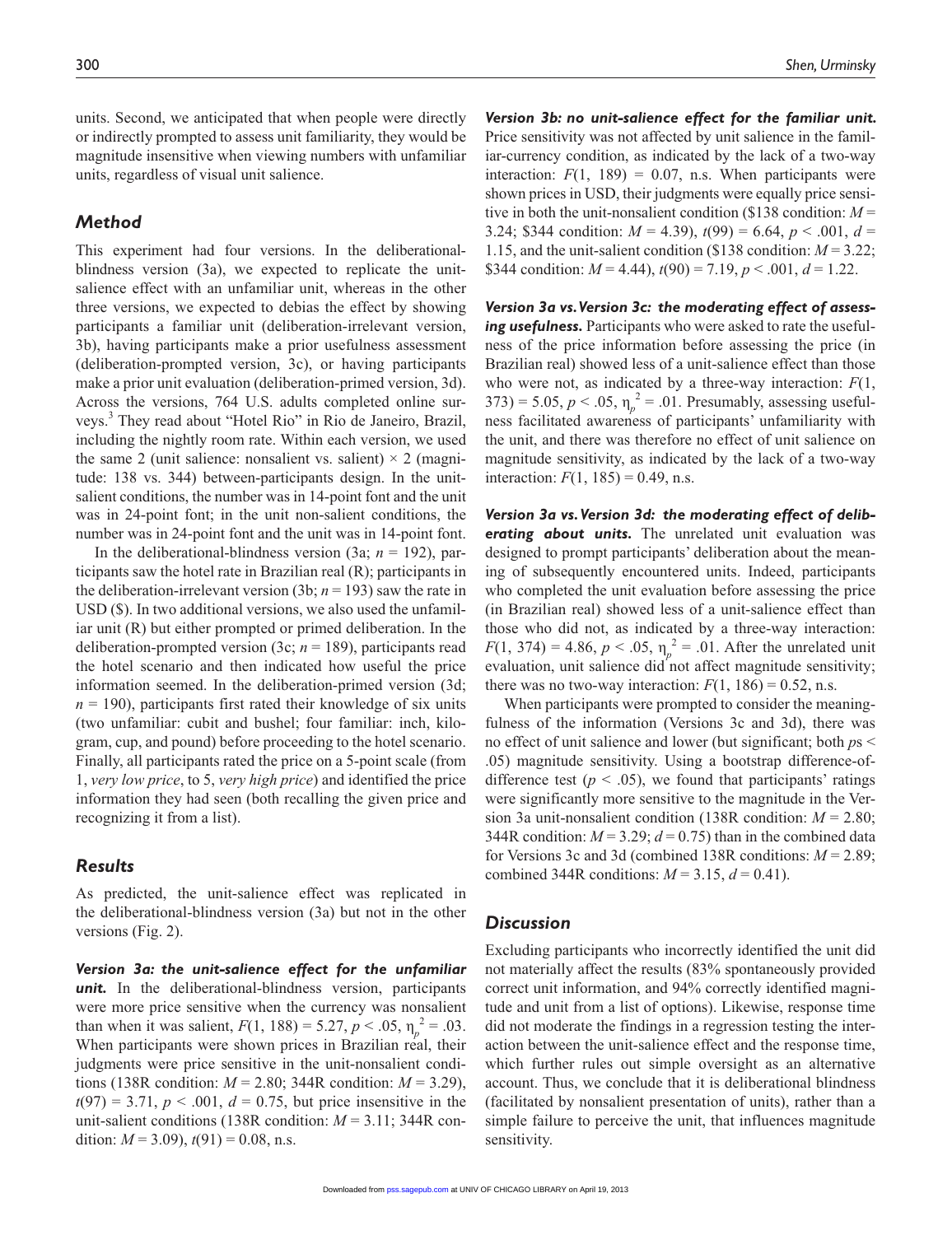

**Fig. 2.** Results from Experiment 3: mean price rating as a function of the actual magnitude of the price and the salience (relative font size) of the currency unit. Results are shown separately for four versions of the experiment. In three versions (a, c, and d), participants were unfamiliar with the currency in which the price was given, whereas in the other version (b), participants were familiar with the currency. Prior to rating the price in two of the unfamiliar-currency conditions, participants either (c) made a judgment about the usefulness of the price information or (d) assessed their knowledge of six units of measure.

Furthermore, in Experiment 3, we replicated the unitsalience effect and provided evidence for two key moderators of the effect. Unit familiarity consistently yielded high magnitude sensitivity, whereas prompting deliberation about the meaning of an unfamiliar unit consistently yielded low magnitude sensitivity. In support of the deliberational-blindness account, the unit-salience effect occurred only for unfamiliar units and disappeared when people were prompted to deliberate about the unit.

#### **Experiment 4: The Unit-Salience Effect in a Multiattribute Judgment**

In Experiment 4, we investigated whether the unit-salience effect persists even when another, more familiar attribute could serve as the basis of judgment.

#### *Method*

One hundred nine U.S. students working on their Master of Business Administration degree completed this experiment for a course bonus point. A majority (83%) indicated that they had stayed in a hotel outside the United States at least once in the past year.

Each participant saw one of four listings for a four-star hotel, "Hotel Rio," in Rio de Janeiro, Brazil, and evaluated the value of the hotel room on a 5-point scale from 1, *very bad value; a terrible deal*, to 5, *very good value; a great deal*. The listings included two attributes, price and location. The hotel location and the number in the price were consistently presented in 18-point font, but the currency unit (R) was written either in 11-point font (nonsalient condition) or 24-point font (salient condition). The price of the hotel room was either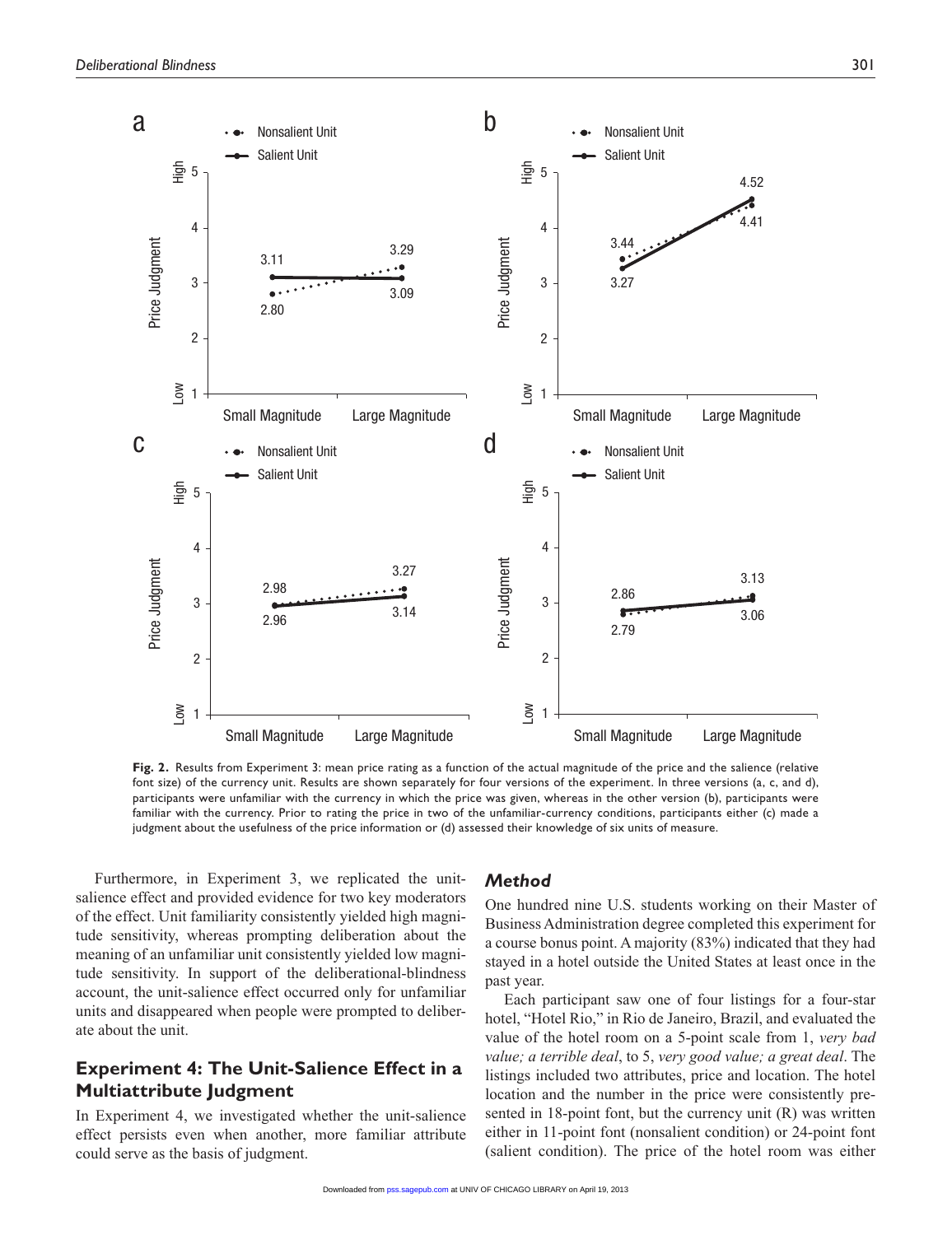138R or 344R. The experiment thus had a 2 (unit salience: nonsalient vs. salient)  $\times$  2 (magnitude: 138R vs. 344R) design. The hotel location was either one block from the beach (a better location) in the 138R conditions or three blocks from the beach (a worse location) in the 344R conditions.

#### *Results and discussion*

We found that participants were more price sensitive when the unfamiliar currency was nonsalient than when it was salient,  $F(1, 105) = 5.82, p < .05, \eta_p^2 = .05$  (see Fig. 3). Further analyses revealed that in the unit-nonsalient condition, participants who were told that the room cost 138R rated it as a better value than did participants who were told that the room cost 344R  $(Ms = 3.69 \text{ vs. } 3.07, \text{ respectively}), t(54) = 3.16, p < .01, d =$ 0.86. The value ratings were not significantly different in the unit-salient conditions (138R condition: *M* = 3.35; 344R condition:  $M = 3.41$ ,  $t(51) = 0.30$ , n.s.

If participants in Experiments 1 through 3 used the unfamiliar numerical information merely because of a lack of alternative cues, judgments in Experiment 4 should no longer have varied with unit salience. In other words, participants should have ignored the pricing information and relied on the easy-toevaluate location information. We found the opposite, and this finding suggests that the unit-salience effect generalizes to judgments involving other, easier-to-interpret attributes.

#### **Experiment 5: Deliberational Blindness Extends to Common Unfamiliar Units**

Finally, in Experiment 5, we investigated whether deliberational blindness can occur even in decisions with commonly encountered but poorly understood units. Although most U.S.



**Fig. 3.** Results from Experiment 4: mean rating of the value of a hotel room as a function of the price (in Brazilian real, R) of the hotel room and the salience (font size) of the currency unit.

consumers know that the power of a car's engine is represented by horsepower (hp), few are familiar with the quantity represented by the unit. Therefore, magnitude sensitivity should depend on deliberation about the unit.

#### *Method*

We collected 116 completed online surveys from U.S. native-English speakers. Participants were shown information about a car engine's power, represented as a number and the unit *hp* (either 150 hp or 300 hp), and were asked to rate the car on a 5-point scale (from 1, *very low-powered*, to 5, *very highpowered*). The information was presented in 14-point font, but in the unit-nonsalient conditions, the number was in black font and the unit was in gray font, whereas in the unit-salient conditions, the number was in gray font and the unit was in black font. Thus, the experiment had a 2 (unit salience: nonsalient vs. salient)  $\times$  2 (magnitude: 150 hp vs. 300 hp) betweenparticipants design. Participants then estimated the list price and provided their own valuation of the car, completed both a free-recall and a recognition task about the power information, answered what the unit *hp* stood for, evaluated the usefulness of the power information provided, and rated the importance of power in their own car preferences. Participants also completed the Need for Cognition (Cacioppo & Petty, 1982) and Numeracy (Lipkus, Samsa, & Rimer, 2001) scales.

#### *Results*

*Judged power.* Participants in the unit-nonsalient condition were more sensitive to magnitude than participants in the unitsalient condition,  $F(1, 112) = 4.38$ ,  $p < .05$ ,  $\eta_p^2 = .04$ . Ratings of car power depended on magnitude in the unit-nonsalient conditions (150-hp condition:  $M = 2.61$ ; 300-hp condition:  $M = 3.74$ ,  $t(44) = 3.93$ ,  $p < .001$ ,  $d = 1.18$ , but were only marginally sensitive in the unit-salient conditions (150-hp condition:  $M = 2.78$ ; 300-hp condition:  $M = 3.16$ ),  $t(68) = 1.75$ ,  $p = .08$ ,  $d = 0.44$ .

Consistent with a deliberational-blindness account, analysis of the additional questions showed that participants recalled and understood the unit information. Specifically, 96% of participants spontaneously recalled the unit, 99% identified the correct magnitude and unit from a list of options, and 98% provided the correct definition of *hp* ("horsepower"). Excluding participants who incorrectly identified the unit did not materially affect the results. A lack of time, motivation, or ability to think about the information also could not account for the effect. Although the unit-salience effect was slightly stronger for participants who took more time to respond or who had higher need for cognition, neither moderation was significant (both *p*s > .1), and there was no moderation by numeracy.

*Car valuation.* Judgments of the car's power correlated with both estimated list price  $(r = .72, p < .01)$  and the participant's own willingness to pay ( $r = .56$ ,  $p < .01$ ). To test whether unit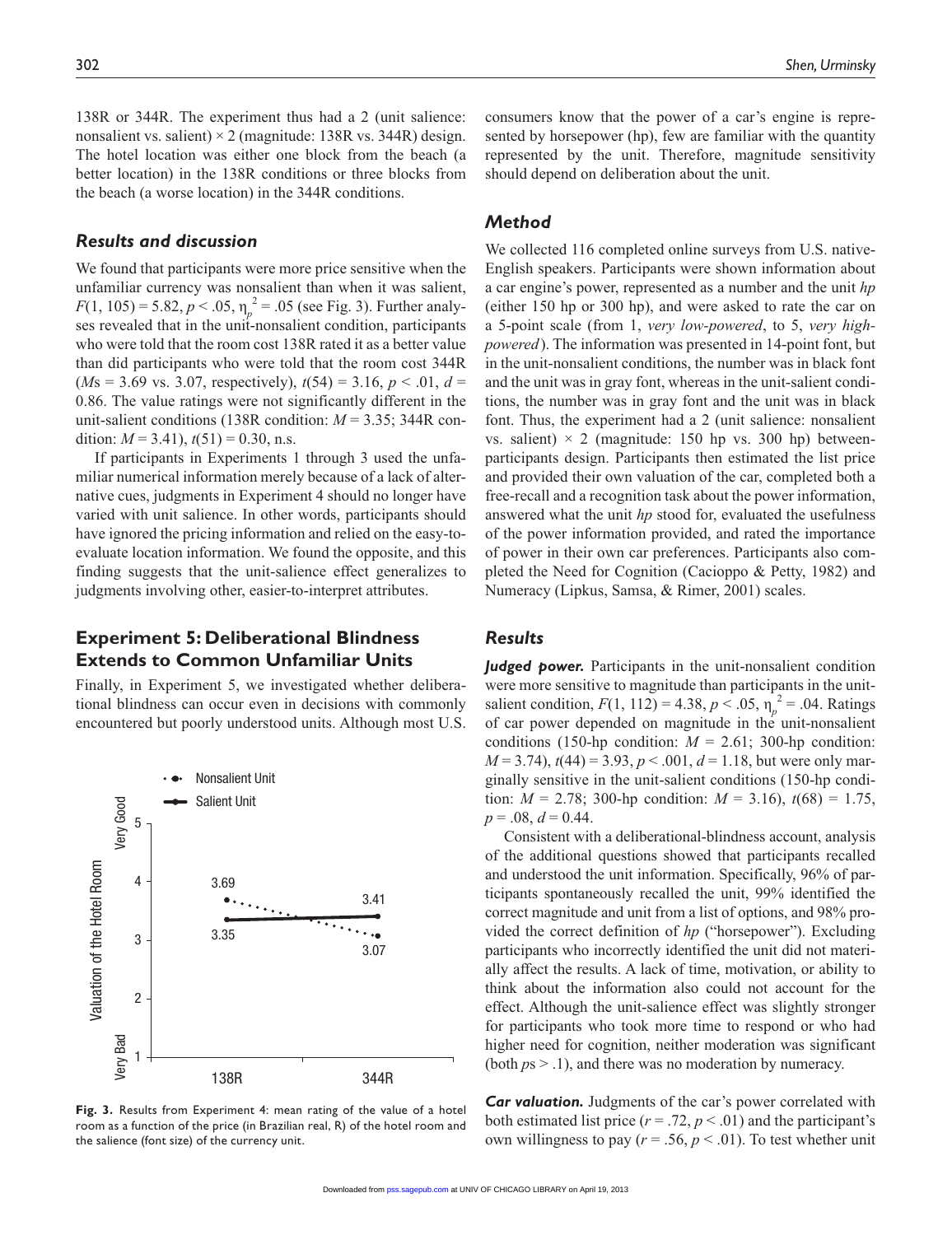salience affected valuation, we modeled the joint effects of the unit salience and magnitude manipulations and the selfreported importance of car power on willingness to pay, controlling for estimated list price. This yielded a significant three-way interaction,  $F(1, 107) = 9.71$ ,  $p < .01$ ,  $\eta_p^2 = .08$ . Car valuations were sensitive to magnitude primarily among the participants who saw the nonsalient unit and considered car power to be important.

#### *Discussion*

In Experiment 5, we replicated the unit-salience effect for a familiar product attribute and demonstrated the consequences for product valuation. Deliberational blindness affected judgments involving a seemingly familiar unit whose underlying value may not have been well understood. Such judgments, in turn, affected personal willingness to pay, even when we controlled for estimated list price, among participants who considered car power important. Thus, deliberational blindness and the resulting sensitivity to magnitude may have a wide-ranging influence on commonly encountered decisions.

#### **General Discussion**

We found that subtly making an unfamiliar unit more salient (via relative font size or color) increases deliberation about the meaning of the unit and reduces magnitude sensitivity for unfamiliar numerical information. These findings shed light on how people reason with numerical information and have important implications for how numerical information is presented and used in decision making.

Our findings imply that decisions involving completely unfamiliar units (e.g., foreign currencies or measures) will be highly prone to deliberational blindness, yielding spurious magnitude sensitivity. This magnitude sensitivity arises from failing to consider the unit rather than from equating the unit with another moderately familiar unit (e.g., a known foreign currency) or approximating it from the best-known unit (e.g., one's home currency; Wertenbroch et al., 2007). This suggests, for example, that for hotels catering to foreign tourists, low prices would be more effective when the currency is not salient, but when the currency is made salient, high prices would be less likely to scare off potential customers.

Judgments with completely unfamiliar units, though important, are fairly infrequent. However, deliberational blindness may extend far more broadly to decisions involving commonly encountered but poorly calibrated units, as demonstrated in Experiment 5. Prior exposure to units such as horsepower may lead to less spontaneous deliberation because of a false sense of meaningfulness for the unit. In fact, in an additional experiment, participants  $(N = 61)$  were magnitude sensitive when evaluating either a 150-hp or a 300-hp car,  $t(59) = 2.16$ ,  $p < .05$ ,  $d = 0.56$ , with no visual salience manipulations (i.e., all magnitudes and units were in the same font color and size). Thus, negotiators, marketers, and policy advocates may all enhance the persuasiveness of their appeals by making the poorly calibrated unit salient when the magnitude at issue is low but maintaining the general low salience of the unit when the magnitude is high.

A notable exception involves situations in which the judgment itself may prompt deliberation about the unit. For example, magnitude insensitivity has been shown in contingent valuation (Kahneman & Knetsch, 1992), such as the finding that people generated similar intended donations for saving 2,000 versus 2,000,000 birds when they did not have a welldefined monetary value per unit (bird saved; Desvousges et al., 1993). The task of valuation in such contexts may prompt deliberation about the unit and recognition that the value of the unit is difficult to evaluate, which yields magnitude insensitivity. In contrast, a different judgment (i.e., a purely quantitative one) with the same stimuli might not arouse deliberation about the unit, which would yield magnitude sensitivity.

The implications of our findings potentially extend beyond the single-option judgments tested in these experiments to attribute differences in multiple-option choices. Distinguishing between better and worse attribute values is easier when multiple options are assessed, but knowing the quantity represented by the unit is still necessary for effectively making trade-offs, such as judging how much more to pay for a 300-hp car than for a 150-hp car. Thus, in multiple-option decisions, people may be less sensitive to differences in magnitude for attributes defined by poorly calibrated but salient units. This suggests that, paradoxically, making the unit more salient might be an effective neutralizing tactic for a competitor who is weaker on that attribute when doing so prompts people to recognize their lack of knowledge.

Finally, our findings have important implications for how individuals should approach decisions with potentially unfamiliar units. From a strictly normative view, magnitude sensitivity for unfamiliar units is irrational because the numbers are not informative unless the quantity represented by the unit is known. However, we do not argue that the mere presence (or absence) of magnitude sensitivity necessarily constitutes a bias. In fact, magnitude sensitivity constituted an error in Experiment 1 simply because of the experimental design, whereas in the other experiments, the lack of magnitude sensitivity constituted an error. As with other cognitive heuristics, the effect of deliberational blindness on decision quality depends on the context, and under certain circumstances, it may be ironically beneficial. Nevertheless, in general, decision makers will be able to better calibrate their magnitude sensitivity to match their knowledge of the units under consideration if they make units salient for themselves and deliberate about those units.

#### **Acknowledgments**

We thank Dan Bartels, Josh Klayman, Aparna Labroo, David Levari, and Itamar Simonson for helpful comments.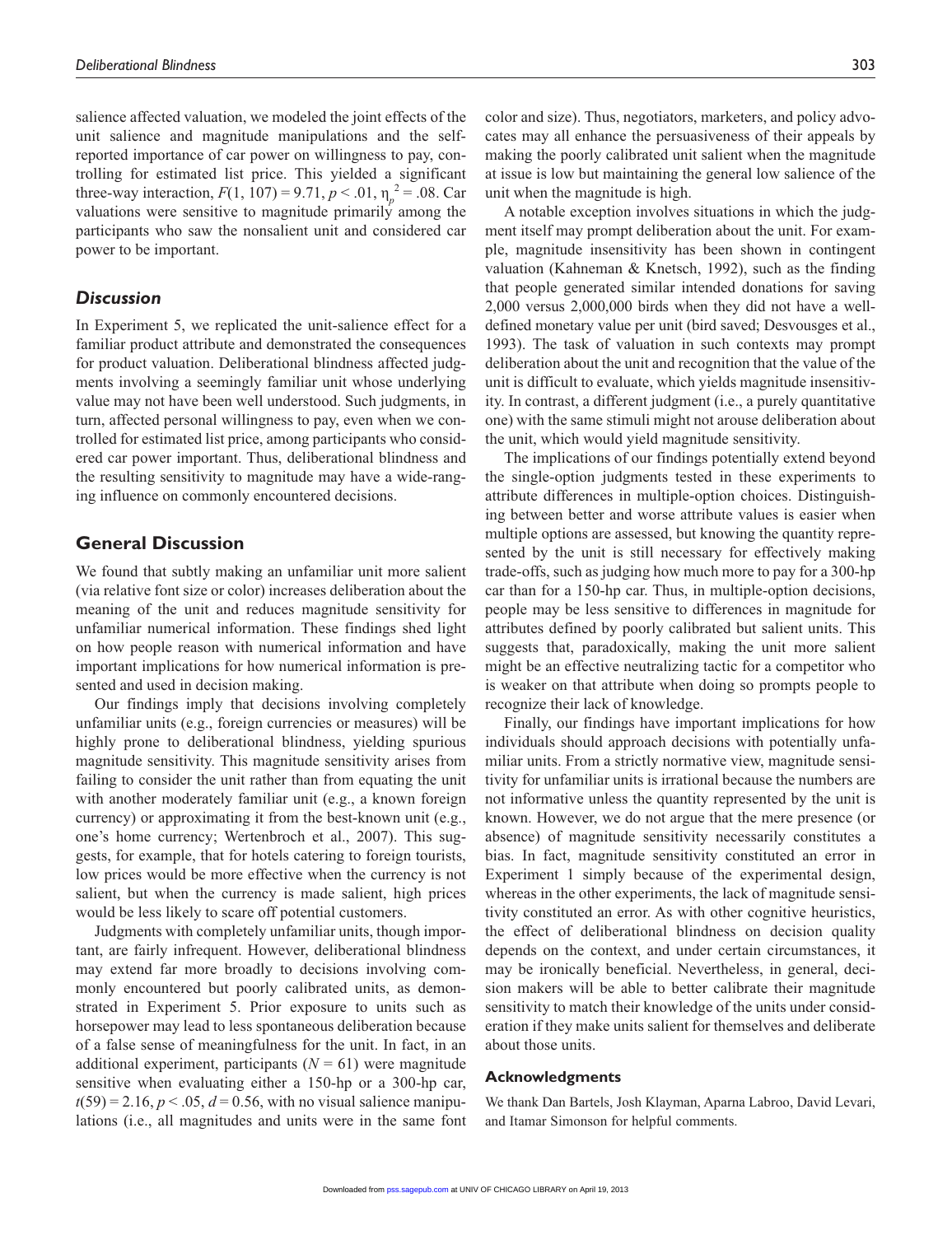#### **Declaration of Conflicting Interests**

The authors declared that they had no conflicts of interest with respect to their authorship or the publication of this article.

#### **Funding**

The Kilts Center for Marketing and True North Communications provided financial support for these experiments.

#### **Supplemental Material**

Additional supporting information may be found at http://pss.sagepub .com/content/by/supplemental-data

#### **Notes**

1. A review of prior research on visual salience and numeric inference can be found in the Supplemental Material available online. 2. Additional details of the methodology and analyses of the five experiments can be found in the Supplemental Material.

3. Four additional participants misread the real currency symbol as the symbol for dollars and were therefore excluded from analyses.

#### **References**

- Becker, G. M., DeGroot, M. H., & Marschak, J. (1964). Measuring utility by a single-response sequential method. *Behavioral Science*, *9*, 226–232.
- Burson, A. K., Larrick, R. P., & Lynch, J. G. J. (2009). Six of one, half dozen of the other: Expanding and contracting numerical dimensions produces preference reversals. *Psychological Science*, *20*, 1074–1078.
- Cacioppo, J. T., & Petty, R. E. (1982). The need for cognition. *Journal of Personality and Social Psychology*, *42*, 116–131.
- Coulter, K. S., & Coulter, R. A. (2005). Size does matter: The effects of magnitude representation congruency on price perceptions and purchase likelihood. *Journal of Consumer Psychology*, *15*, 64–76.
- Desvousges, W. H., Johnson, F., Dunford, R., Hudson, S., Wilson, K., & Boyle, K. (1993). Measuring resource damages with contingent valuation: Tests of validity and reliability. In J. Hausman (Ed.), *Contingent valuation: A critical assessment* (pp. 91–164). Amsterdam, The Netherlands: North-Holland.
- Dunn, E. W., Wilson, T. D., & Gilbert, D. T. (2003). Location, location, location: The misprediction of satisfaction in housing lotteries. *Personality and Social Psychology Bulletin*, *29*, 1421– 1432.
- Fehr, E., & Tyran, J.-R. (2001). Does money illusion matter? *American Economic Review*, *91*, 1239–1262.
- Grimes, J. (1996). On the failure to detect changes in scenes across saccades. In K. Akins (Ed.), *Vancouver studies in cognitive*

*science: Vol. 5. Perception* (pp. 89–109). New York, NY: Oxford University Press.

- Hsee, C. K., & Rottenstreich, Y. (2004). Music, pandas and muggers: On the affective psychology of value. *Journal of Experimental Psychology: General*, *133*, 23–30.
- Hsee, C. K., Yang, Y., Gu, Y., & Chen, J. (2009). Specification seeking: How product specifications influence consumer preferences. *Journal of Consumer Research*, *35*, 952–966.
- Hsee, C. K., Yang, Y., Li, N., & Shen, L. (2009). Wealth, warmth and well-being: Whether happiness is relative or absolute depends on whether it is about money, acquisition, or consumption. *Journal of Marketing Research*, *46*, 396–409.
- Hsee, C. K., & Zhang, J. (2010). General evaluability theory. *Perspectives on Psychological Science*, *5*, 343–355.
- Kahneman, D., & Knetsch, J. L. (1992). Valuing public goods: The purchase of moral satisfaction. *Journal of Environmental Economics and Management*, *22*, 57–70.
- Kruschke, J. K. (2011). Bayesian assessment of null values via parameter estimation and model comparison. *Perspectives on Psychological Science*, *6*, 299–312.
- Lipkus, I. M., Samsa, G., & Rimer, B. K. (2001). General performance on a numeracy scale among highly educated samples. *Medical Decision Making*, *21*, 37–44.
- Mack, A., & Rock, I. (1998). *Inattentional blindness*. Cambridge, MA: MIT Press.
- Metcalfe, J., & Wiebe, D. (1987). Intuition and insight and noninsight problem solving. *Memory & Cognition*, *15*, 238–246.
- Monga, A., & Bagchi, R. (2012). Years, months, and days versus 1, 12, and 365: The influence of units versus numbers. *Journal of Consumer Research*, *39*, 185–198.
- Raghubir, P., & Srivastava, J. (2002). Effect of face value on product valuation in foreign currencies. *Journal of Consumer Research*, *29*, 335–347.
- Shafir, E. B., Diamond, P., & Tversky, A. (1997). Money illusion. *Quarterly Journal of Economics*, *112*, 341–374.
- Shah, A. K., & Oppenheimer, D. M. (2007). Easy does it: The role of fluency in cue weighting. *Judgment and Decision Making*, *2*, 371–379.
- Shen, L., Hsee, C. K., Wu, Q., & Tsai, C. I. (2012). Overpredicting and underprofiting in pricing decisions. *Journal of Behavioral Decision Making*, *25*, 512–521.
- Simons, D. J., & Chabris, C. F. (1999). Gorillas in our midst: Sustained inattentional blindness for dynamic events. *Perception*, *28*, 1059–1074.
- Wertenbroch, K., Soman, D., & Chattopadhyay, A. (2007). On the perceived value of money: The reference dependence of currency numerosity effects. *Journal of Consumer Research*, *34*, 1–10.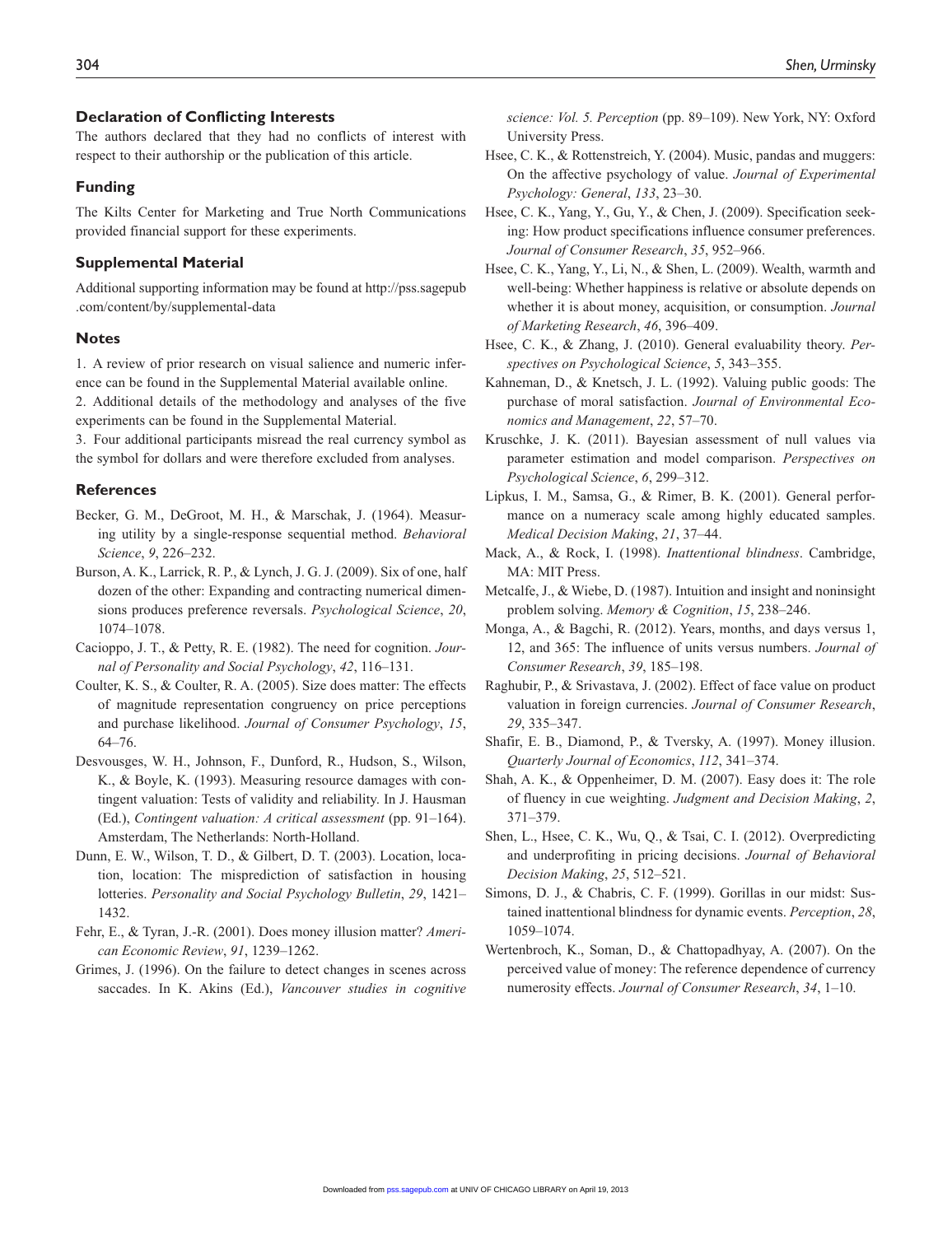"Making Sense of Nonsense:

The Visual Salience of Units Determines Sensitivity to Magnitude"

Luxi Shen and Oleg Urminsky

**Supplemental Materials**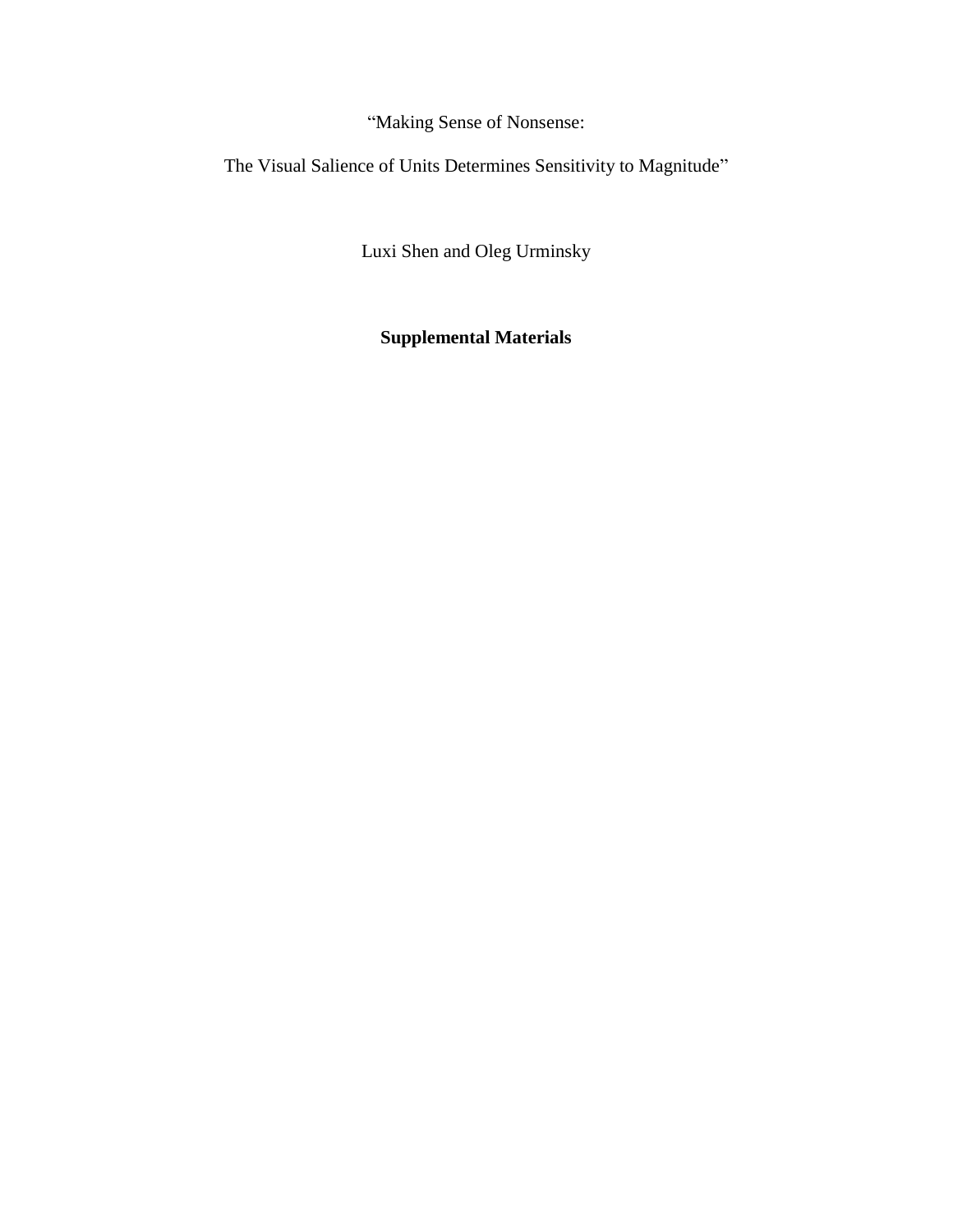# *TABLE OF CONTENTS*

| Additional Review of Prior Research on Visual Salience and Numeric Inference                                                                                                                                                                                                                                                                                                                                                                                                                                                                                                                                                                                                                                                                                                                                                                                                                                                                                                                                                                                                                                                                                                                                                                                                                                                                                                                                                                                                                                                                                                                                                                          |
|-------------------------------------------------------------------------------------------------------------------------------------------------------------------------------------------------------------------------------------------------------------------------------------------------------------------------------------------------------------------------------------------------------------------------------------------------------------------------------------------------------------------------------------------------------------------------------------------------------------------------------------------------------------------------------------------------------------------------------------------------------------------------------------------------------------------------------------------------------------------------------------------------------------------------------------------------------------------------------------------------------------------------------------------------------------------------------------------------------------------------------------------------------------------------------------------------------------------------------------------------------------------------------------------------------------------------------------------------------------------------------------------------------------------------------------------------------------------------------------------------------------------------------------------------------------------------------------------------------------------------------------------------------|
| Experiment 1: The Unit-Salience Effect<br><b>Experimental Procedure</b><br>Data Analyses                                                                                                                                                                                                                                                                                                                                                                                                                                                                                                                                                                                                                                                                                                                                                                                                                                                                                                                                                                                                                                                                                                                                                                                                                                                                                                                                                                                                                                                                                                                                                              |
| Experiment 2: Numerical Judgment on a Nonnumerical Scale<br><b>Experimental Procedure</b><br>Data Analyses                                                                                                                                                                                                                                                                                                                                                                                                                                                                                                                                                                                                                                                                                                                                                                                                                                                                                                                                                                                                                                                                                                                                                                                                                                                                                                                                                                                                                                                                                                                                            |
| Experiment 3: Unit Familiarity and Deliberation of Unit Familiarity as Moderators<br><b>Experimental Procedure</b><br>Data Analyses                                                                                                                                                                                                                                                                                                                                                                                                                                                                                                                                                                                                                                                                                                                                                                                                                                                                                                                                                                                                                                                                                                                                                                                                                                                                                                                                                                                                                                                                                                                   |
| Experiment 4: The Unit-Salience Effect in a Multiattribute Judgment<br><b>Experimental Procedure</b><br>Data Analyses                                                                                                                                                                                                                                                                                                                                                                                                                                                                                                                                                                                                                                                                                                                                                                                                                                                                                                                                                                                                                                                                                                                                                                                                                                                                                                                                                                                                                                                                                                                                 |
| Experiment 5: Deliberational Blindness Extends to Common Unfamiliar Units<br><b>Experimental Procedure</b><br>Data Analyses                                                                                                                                                                                                                                                                                                                                                                                                                                                                                                                                                                                                                                                                                                                                                                                                                                                                                                                                                                                                                                                                                                                                                                                                                                                                                                                                                                                                                                                                                                                           |
| Tables                                                                                                                                                                                                                                                                                                                                                                                                                                                                                                                                                                                                                                                                                                                                                                                                                                                                                                                                                                                                                                                                                                                                                                                                                                                                                                                                                                                                                                                                                                                                                                                                                                                |
| Table 1. Interaction of Amount by Unit Font Size on Log Bid (Exp 1)<br>Table 2. Interaction of Amount by Unit Font Size on Log Bid, excluding four participants who<br>correctly guessed the currency (Exp 1)<br>Table 3. Interaction of Amount by Unit Font Size by Rated Confusion on Log Bid (Exp 1)<br>Table 4. Interaction of Amount by Unit Font Size by Response Time on Log Bid (Exp 1)<br>Table 5. Interaction of Amount by Unit Font Size by Log-transformed Response Time<br>on Log Bid (Exp 1)<br>Table 6. Interaction of Magnitude by Unit Salience on Estimated Length (in cm, Exp 2)<br>Table 7. Interaction of Magnitude by Unit Salience on Price Judgment (Exp 3a)<br>Table 8. Interaction of Magnitude by Unit Salience on Price Judgment (Exp 3b)<br>Table 9. Interaction of Magnitude by Unit Salience on Price Judgment (Exp 3c)<br>Table 10. Interaction of Magnitude by Unit Salience on Price Judgment (Exp 3d)<br>Table 11. Interaction of Magnitude by Unit Salience by Currency Familiarity<br>on Price Judgment (Exp 3a vs. 3b)<br>Table 12. Interaction of Magnitude by Unit Salience by Deliberation Prompt<br>on Price Judgment (Exp 3a vs. 3c)<br>Table 13. Interaction of Magnitude by Unit Salience by Deliberation Prime<br>on Price Judgment (Exp 3a vs. 3d)<br>Table 14. Interaction of Magnitude by Unit Salience on Price Judgment, excluding participants<br>who failed <i>unprompted</i> recall of the price information (Exp 3a)<br>Table 15. Interaction of Magnitude by Unit Salience on Price Judgment, excluding participants<br>who failed <i>unprompted</i> recall of the price information (Exp 3b) |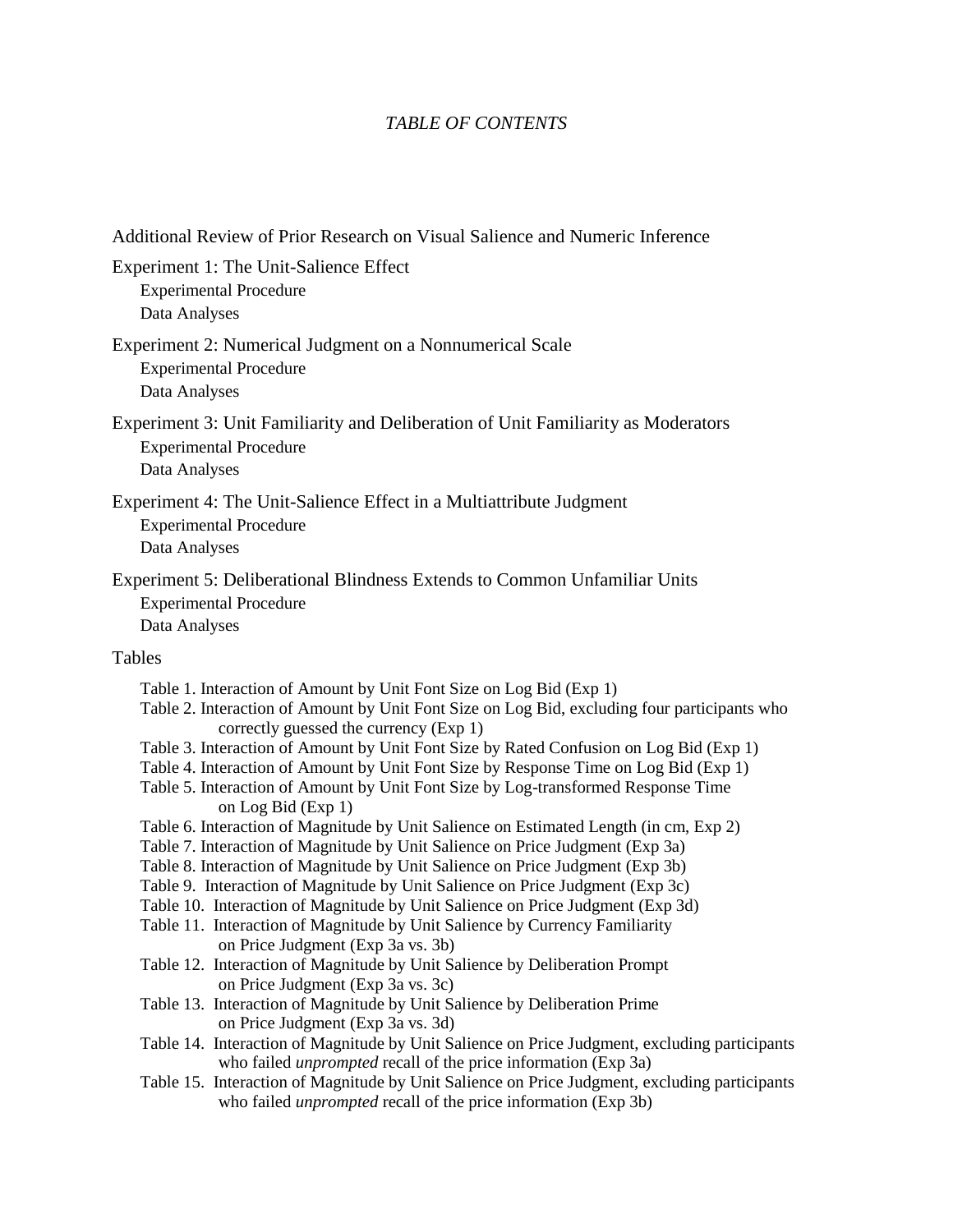#### *TABLE OF CONTENTS*

#### Tables (continued)

- Table 16. Interaction of Magnitude by Unit Salience on Price Judgment, excluding participants who failed *unprompted* recall of the price information (Exp 3c)
- Table 17. Interaction of Magnitude by Unit Salience on Price Judgment, excluding participants who failed *unprompted* recall of the price information (Exp 3d)
- Table 18. Interaction of Magnitude by Unit Salience on Price Judgment, excluding participants who failed *prompted* recall of the price information (Exp 3a)
- Table 19. Interaction of Magnitude by Unit Salience by Log-transformed Response Time on Price Judgment (Exp 3a)
- Table 20. Interaction of Magnitude by Unit Salience by Log-transformed Response Time on Price Judgment (Exp 3b)
- Table 21. Interaction of Magnitude by Unit Salience by Log-transformed Response Time on Price Judgment (Exp 3c)
- Table 22. Interaction of Magnitude by Unit Salience by Log-transformed Response Time on Price Judgment (Exp 3d)
- Table 23. Interaction of Magnitude by Unit Salience on Price Judgment (Exp 4)
- Table 24. Interaction of Magnitude by Unit Salience on Judged Power (Exp 5)
- Table 25. Interaction of Magnitude by Unit Salience by Power Importance on Own Valuation, controlling for estimated list price (Exp 5)
- Table 26. Interaction of Magnitude by Unit Salience on Judged Power, excluding participants who failed to recall the unit or magnitude or did not know what hp stood for (Exp 5)
- Table 27. Interaction of Magnitude by Unit Salience by Log-transformed Response Time on Judged Power (Exp 5)
- Table 28. Interaction of Magnitude by Unit Salience by Numeracy on Judged Power (Exp 5)
- Table 29. Interaction of Magnitude by Unit Salience by Need For Cognition (NFC) on Judged Power (Exp 5)

Supplemental References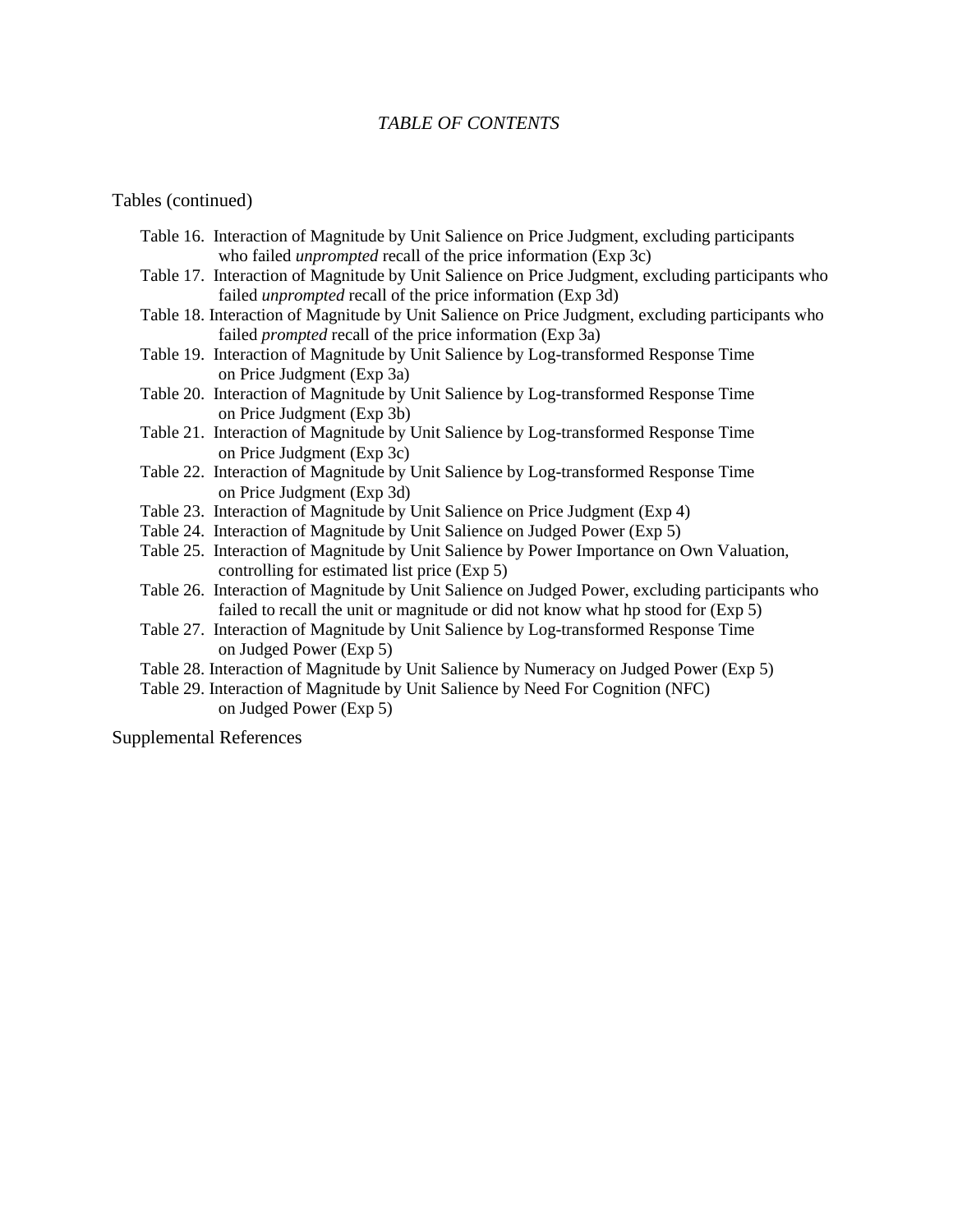#### **Additional Review of Prior Research on Visual Salience and Numeric Inference**

While the role of visual cues in numerical inference has been an understudied topic, several important recent papers have suggested that visual characteristics in general may play key roles in numerical inference processes.

First, visual cues may influence the decision heuristic used and the relative weight given to different information. Coulter and Coulter (2005) present evidence that jointly displaying lower prices in a smaller font and higher prices in a larger font facilitates comparison, while the reverse presentation inhibits effective price comparisons. In our between-subjects studies, each participant evaluated a single price, and we do not find a difference in magnitude sensitivity when comparing congruent representations (small font / small magnitude vs. large font / large magnitude) versus non-congruent representations. (Also see the discussion regarding Experiment 2 in the paper.)

Landy and Goldstone (2010) show that evaluations of ambiguous arithmetic operations  $("2 + 3 x 4")$  are influenced, in two different ways, by the visual spacing of the elements. First, operations which are physically closer together are more likely to be conducted first (e.g., when the 3 is closer to the 4, people are more likely to do multiplication first). Second, when the items are spaced farther apart, the value represented by the entire expression is judged to be larger. Given that magnitudes with units represent an implicit multiplication, their findings suggest that the spacing (the distance between the number and unit) might influence judgments under some conditions. Our experiments don't test this, however, as we kept spacing constant across the stimuli in each experiment.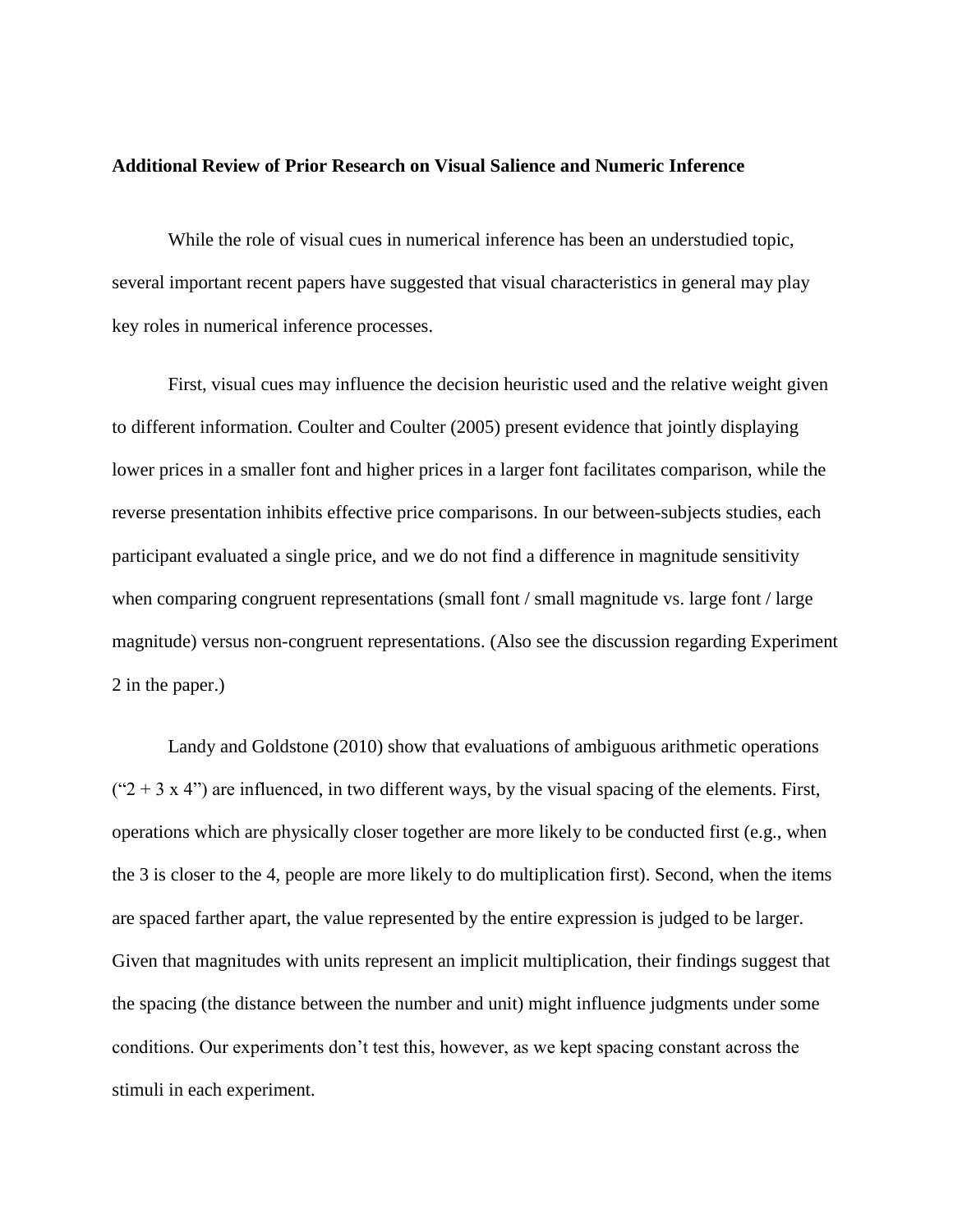Shah and Oppenheimer (2007) provide evidence that quantitative information (numerical or semantic) presented with high visual fluency (a clear rather than blurry stimulus) receives higher weight in making a decision, relative to low visual fluency information. Their research also suggests that numerical information in unfamiliar units with higher lexical fluency (i.e., a more fluent sounding name of the unit) may receive higher weight in multi-attribute choice, although they do not directly test this. While our visual salience manipulation could have also influenced visual fluency, we didn't find any effect of the manipulation on familiar units, suggesting our findings are distinct from fluency (see the discussion regarding Experiment 3B.)

Second, visual cues may also exert a more direct influence on inferences themselves. Monga and Bagchi (2012) argue that when units are salient, quantities represented with larger units (e.g., feet, as opposed to inches) are seen as larger – in effect, people infer magnitude information from whether small units (e.g., days) or large units (e.g., weeks) are used. They link this tendency to construal level, arguing that numerical information is more concrete and therefore more salient in a concrete mindset, while units are more associated with abstract processing. Our results are conceptually analogous to their findings for visual salience, in that heightening the salience of units increases attempts to make sense of the unit. However, while they compare conceptually small and large well-known units, we focus on the physical appearance (font size and font color) of a single unfamiliar or poorly-understood unit.

Our Experiment 3 provides a test of whether their "unitosity" effect (inferring quantity from the unit used rather than the magnitude) contributes to our findings when units are salient. Their predicted effects of salience would be the same or stronger when units are better known, since unitosity is an (over) reliance on the magnitude inferred from the unit presented, and such inferences require knowledge of the unit. However, our unit-salience effect is eliminated in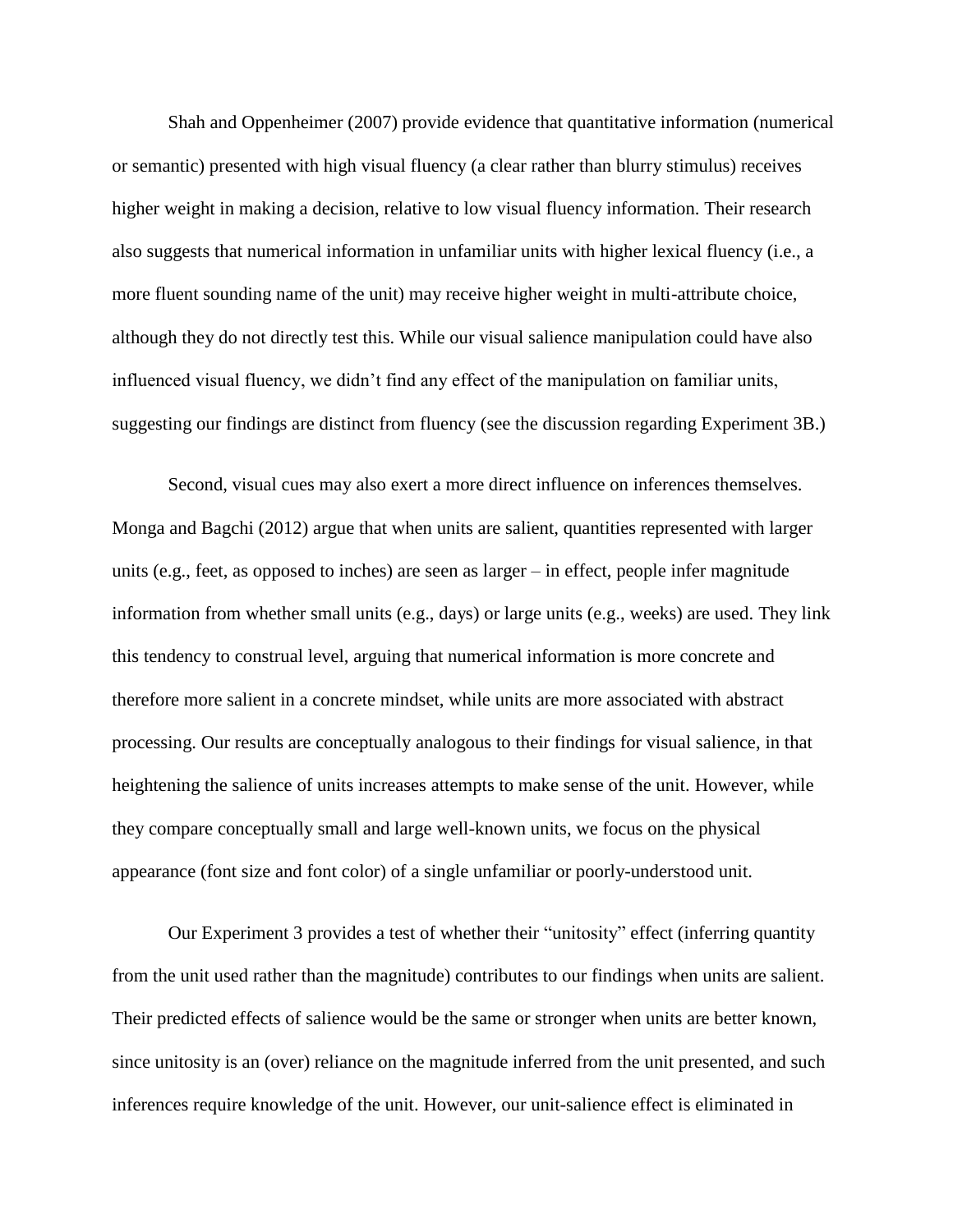Experiment 3 when a well-known unit (dollars) is used, supporting the argument that our findings operate via a distinct process from theirs.

It would be very beneficial and interesting for future research to investigate the potential

links between our work and other emerging approaches to understanding how visual

representation affects numerical reasoning. We anticipate that decisions will be governed by a

combination of the identified visual factors, depending on whether numerical cues are evaluated

singly or jointly, the familiarity of the units, and the interpretation of visual differences.

#### **Experiment 1: The Unit-Salience Effect**

#### *Experimental Procedure.*

Participants were shown the following information via MediaLab software.

Screen 1: "**Currency Buying Game**

**In next task, you will have the opportunity to buy an amount of money in US currency. The information you will have is how much the money is worth in a foreign currency that is not specified.**

**Here's how the procedure works:**

**You will say how much you are willing to pay. Then, the computer will draw a price at random. If your bid is lower than the randomly selected price, there will be no transaction. If your bid is higher than the randomly selected price, you will buy the item at the randomly selected price (not at your higher price).**"

Screen 2: "**This system is designed so that there is no reason to overbid or underbid. If you bid too low, you may miss out on the opportunity to buy it at a price you would have wanted to buy at.**

**If you bid too high, you may wind up being required to buy at a higher price than you want to. So, the best strategy is always to bid exactly what you think the item is worth, based on your best guess.**

**On the next page, you will see what you are bidding on, and then on the next screen you will be told the random price and the outcome of the game.**"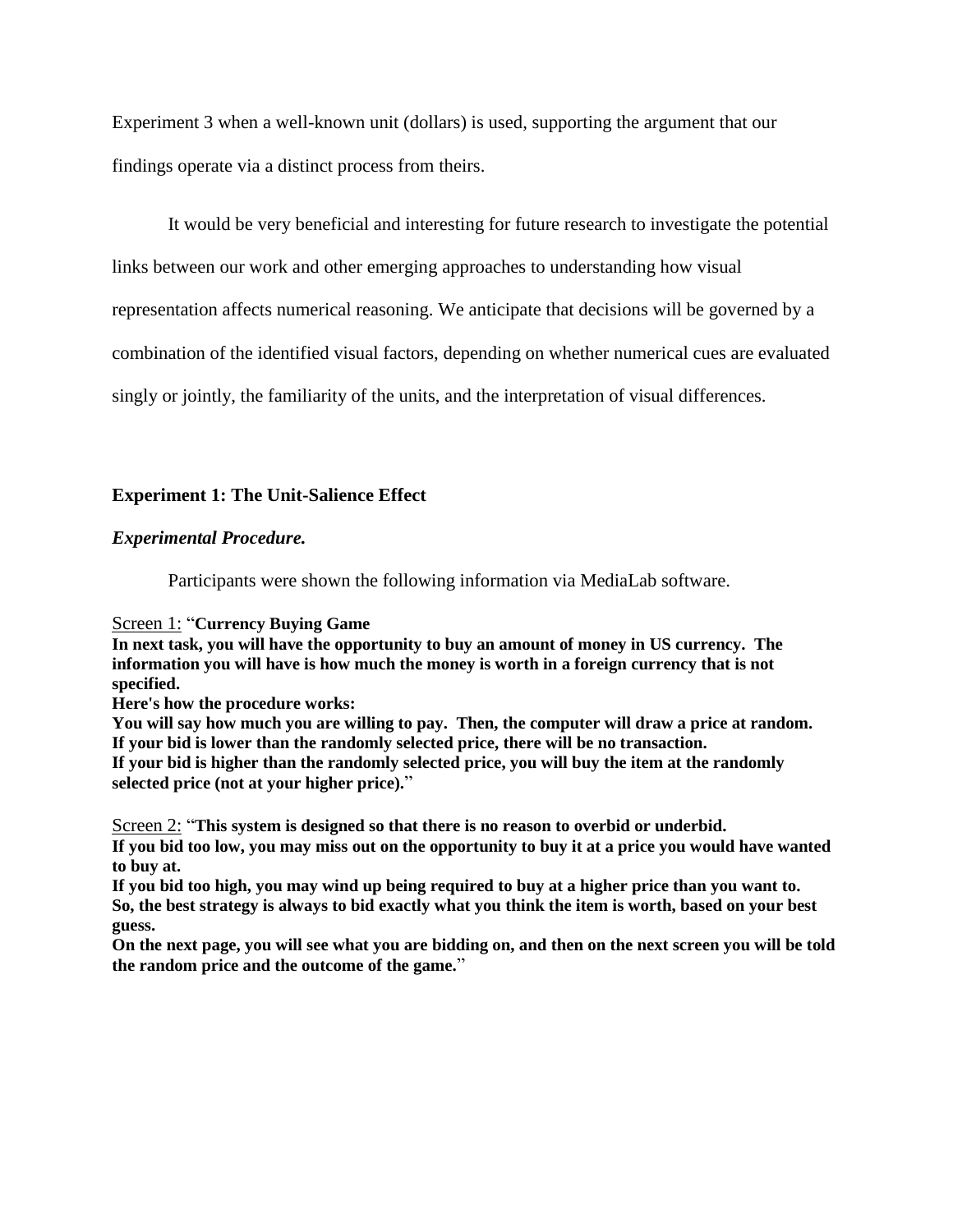On the third screen, participants were shown a .jpg image of the stimulus (see Fig.1 for an

example) and were asked make their bid:

Screen 3: "**How much, in dollars would you pay for this amount of money (to be received in US currency)?**"

**Figure 1:**

In the foreign currency, the value of the money you are estimating is:



*Note: Stimuli in figures not shown in the same scale as stimuli presented to participants.*

#### *Data Analyses.*

All bids data were log-transformed for analysis due to their positively-skewed distribution. The analysis reported in the paper is shown in Table 1. One potential concern is that if participants had a strong prior guess as to the value of the currency in US dollars that they were estimating, they could have inferred the currency from the amounts. After their bid, we asked participants to guess which currency was represented by X. Only four participants (out of 84) correctly guessed the currency: two in the small amount / UK pounds condition and two in the large amount / Chinese Yuan condition. All four correctly bid approximately one dollar. If we exclude these participants, the results of the ANOVA are nearly identical (F=3.93, p=.051, Table 2).

We also wanted to test whether the effect was related in any way to poor cognitive processing on the part of the participants. First, we find no moderation of the findings by whether or not the participants report being confused by the instructions (Table 3). Second, we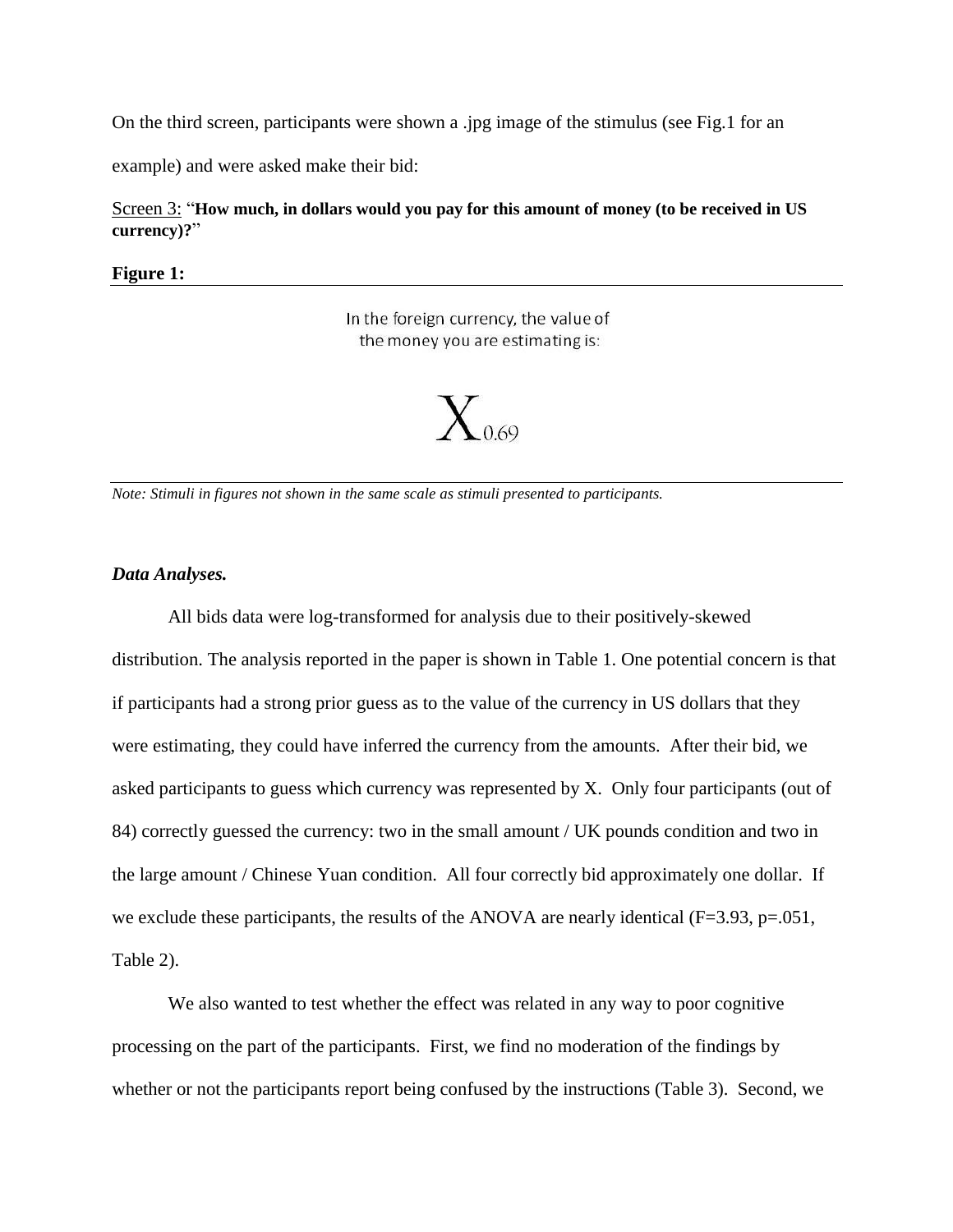find no moderation of the findings by either response time (Table 4) or the log of response time (Table 5). Therefore, we conclude that our findings cannot be attributed to participant confusion or rapid decisions.

#### **Experiment 2: Numerical Judgment on a Nonnumerical Scale**

#### *Experimental Procedure.*

Participants read a scenario about a foreign unit of measurement during a pencil-and-

paper survey, and were asked to indicate their estimate of the length on a line. The stimuli for

the low magnitude, unit non-salient condition is shown below.

#### **Figure 2:**

**You are traveling in a small foreign country where people use different units of measurement than we do. For example, they use the unit, zq, to measure length and a typical match stick in this country is of three such units.** 

**How long do you think a 3zq match stick is? Please indicate your guess by marking "|" on the line below.**

*Data Analysis.*

The analysis reported in the paper is shown in Table 6.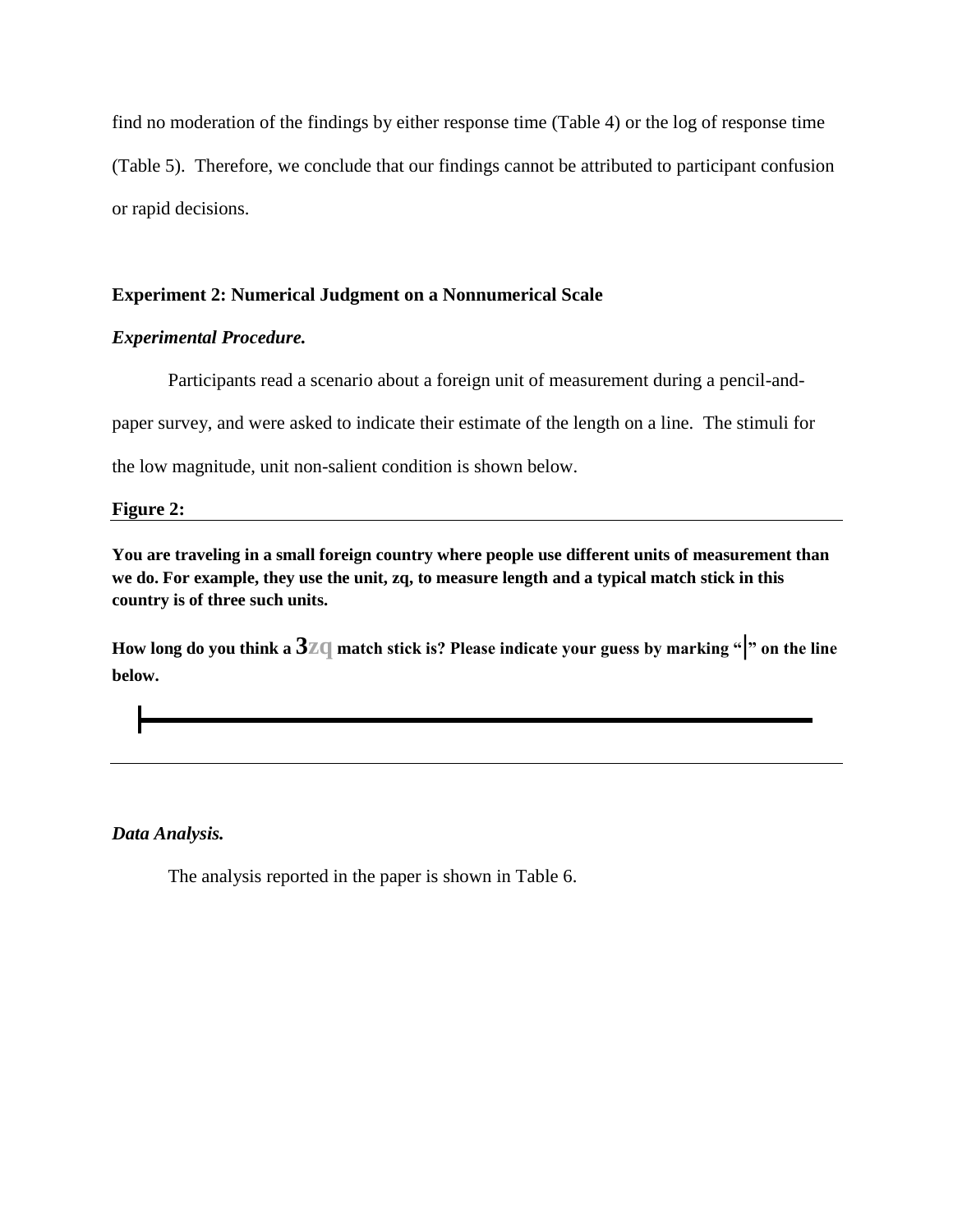#### **Experiment 3: Unit Familiarity and Deliberation of Unit Familiarity as Moderators**

#### *Experimental Procedure.*

Participants were asked questions about a hypothetical scenario as part of an online survey about unrelated topics. In the deliberation-primed version (3d) only, participants first rated their knowledge of units of measurement.

#### **Figure 3:**

**For each of the following units of measurement, please indicate whether or not you know precisely how much that unit of measurement represents.**

|            | Know it completely | Know it somewhat | Don't know it at all |
|------------|--------------------|------------------|----------------------|
| An inch    |                    |                  |                      |
| A kilogram |                    |                  |                      |
| One cup    |                    |                  |                      |
| A cubit    |                    |                  |                      |
| One pound  |                    |                  |                      |
| One bushel |                    |                  |                      |
|            |                    |                  |                      |

All participants then read a scenario about seeing a price for a hotel room. In the unfamiliar unit versions (3a, 3c and 3d), participants read:

"**Imagine that you are going to Rio de Janeiro in Brazil for a trip. You see the ad below for a hotel there, with the price listed in the local currency.**"

They then saw an "ad" for the hotel. The stimuli for the small magnitude unit non-salient and unit-salient versions are shown below.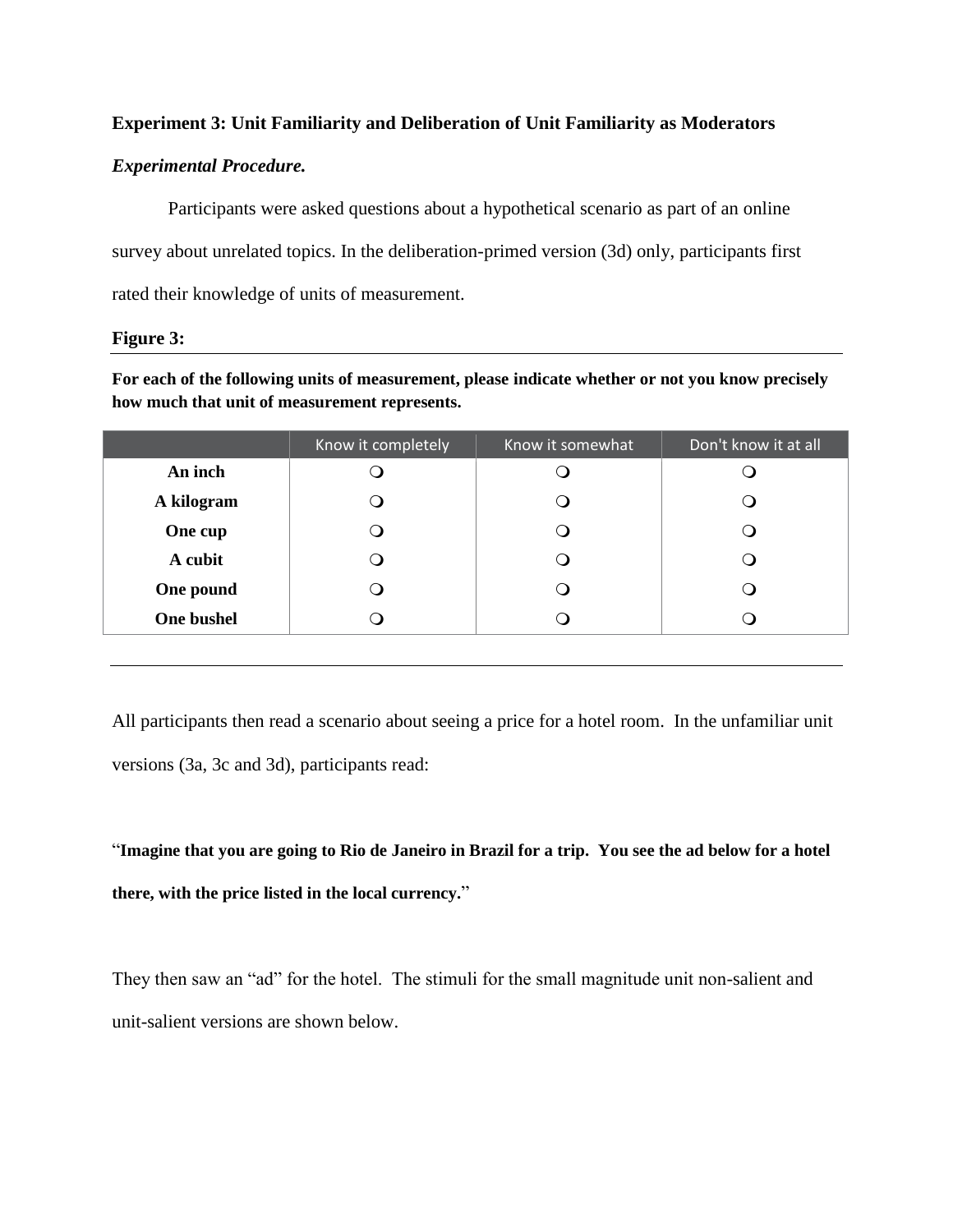



**Hotel Rio** 138<sub>R</sub> per night

In the familiar unit version (3b), participants read a similar scenario and were shown ads

with a dollar sign (\$) as the unit in place of "R" (after the number):

**"Imagine that you are going to Rio de Janeiro in Brazil for a trip. You see the ad below for a hotel there, with the price listed in US currency."**

In the deliberation-prompted version (3c) only, participants were then asked about the

usefulness of the information on the following scale:

**"Thinking of the ad you just saw, how useful was the pricing information it provided?**

- **Very useful**
- **Somewhat useful**
- **Not at all useful"**

All participants were then asked to rate the price of a room in the hotel on the following

scale:

#### **"What do you think of the price of a room in this hotel?**

- **Very low price**
- **Somewhat low price**
- **Moderate price**
- **Somewhat high price**
- **Very high price "**

Participants were also asked to type in the price they had seen earlier and to pick the price out

of a list of possible prices.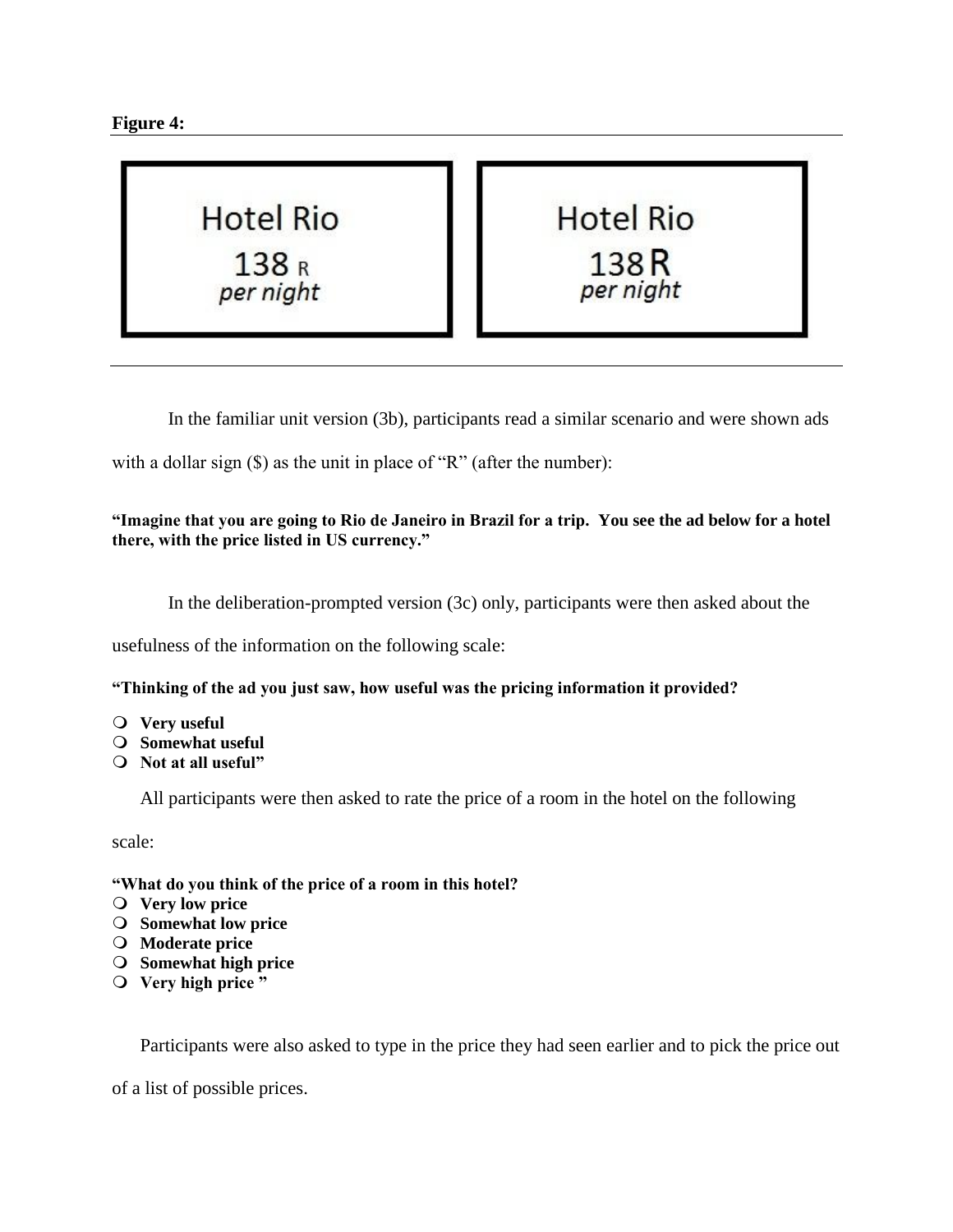#### *Data Analysis.*

The ANOVA results for the effect of the interaction between magnitude and unit salience on price judgment for Versions 3a through 3d are shown in Tables 7 to 10, respectively. Additional analyses comparing the results of Version 3a to Versions 3b to 3d are shown in Tables 11 to 13, respectively. We also computed a bootstrap difference-of-difference test to compare the sensitivity of participants' ratings to the magnitude in the Version 3a unit-nonsalient condition compared to in the combined data for Versions 3c and 3d. We generated 1000 sample data sets based on resampling with replacement, and calculated the difference-of-differences score in each one. Out of 1000 resamples, only 44 had a difference-of-difference score at or below zero (.044).

One potential concern is that when the unfamiliar unit was written in a small font, participants were less likely to notice it and instead thought incorrectly that the price was in dollars. If this were the case, then the results would be attributable to misunderstanding the unit, rather than deliberational blindness. We reran the interaction tests in each version, excluding those participants (17%) who were not able to correctly report back the unit they had seen (unprompted recall). We find a near-replication of our findings of an interaction between unit salience and magnitude in the deliberational blindness version  $(3a, p = .109,$  Table 14), and no interaction in the other versions (Tables 15-17, respectively). Some of the participants were also asked to identify the price information they had seen from a list (prompted recall). Among those who received the question and correctly identified the price they had seen, we find a marginally significant interaction in the deliberational blindness version  $(3a, p = .071,$  Table 18), but not in the other versions.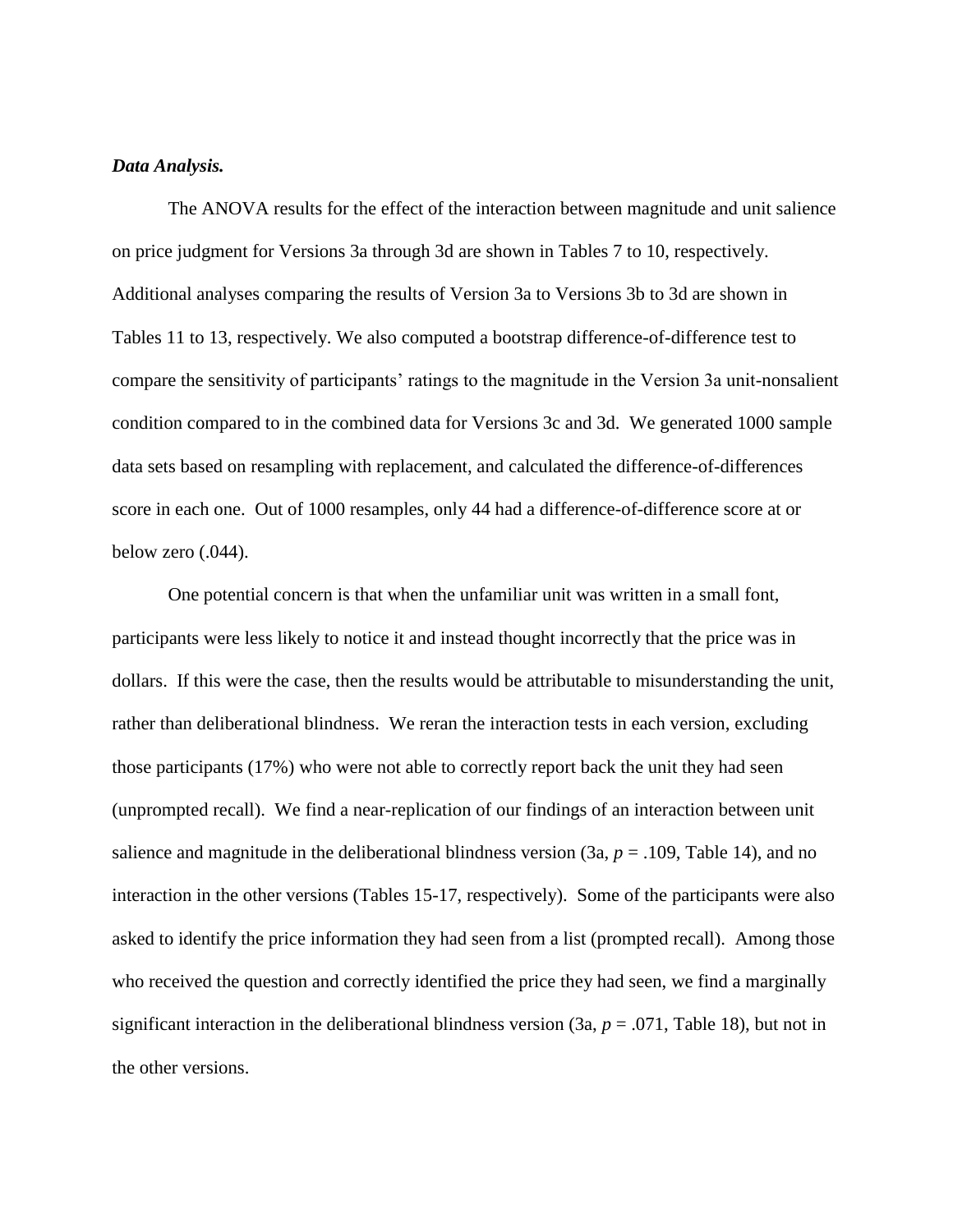Another related concern is that our findings might be attributable to people having a very shallow baseline level of processing in the online survey setting. Specifically, trying to rapidly complete survey questions might foster deliberational blindness more so than in people's spontaneous decisions. If this were the case, we should find less evidence of deliberational blindness among those who took longer to answer the survey question. In a series of ANOVAs, we found no evidence that our findings were moderated by response time (Tables 19-22), and we therefore conclude that deliberational blindness is not simply a byproduct of rapid responding.

#### **Experiment 4: The Unit-Salience Effect in a Multiattribute Judgment**

#### *Experimental Procedure.*

Participants read a scenario about seeing a price for a hotel room in a paper-and-pencil

survey.

**"Imagine that you are going to Rio de Janeiro in Brazil for a trip. You see the listing below for a four-star hotel, with the price listed in the local currency:"**

Each participant then saw one of the four possible stimuli. The stimuli for the two unitsalient versions are shown below.

#### **Figure 5:**

# Hotel Rio

138  $R$  per night Located one block from the beach

# Hotel Rio

344 $R$  per night Located three blocks from the beach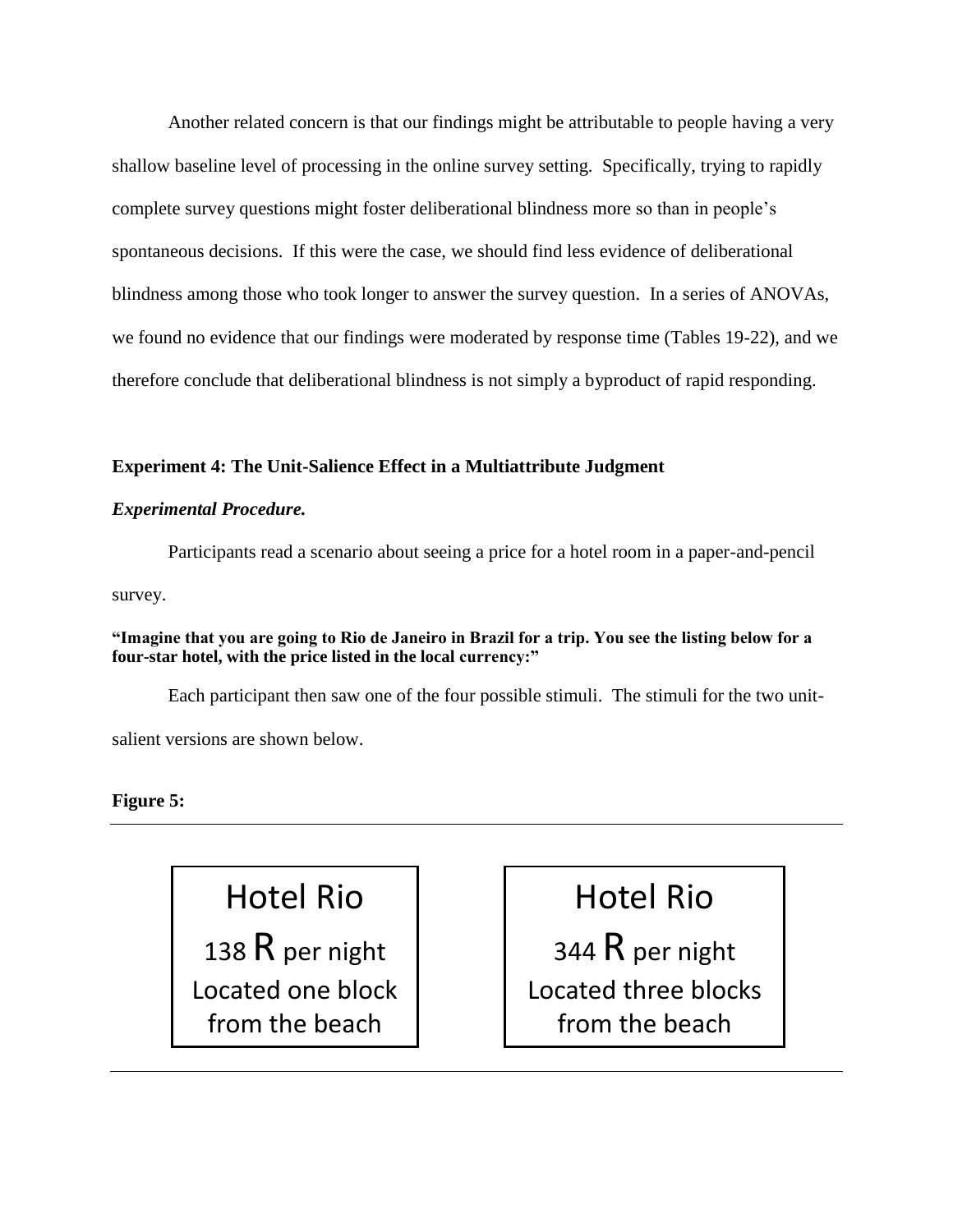Participants were then asked to rate the value of the hotel room on the following scale:

**"How good a value for the money do you think this hotel is?** 

- **\_\_\_ Very good value; a great deal**
- **\_\_\_ Good value**
- **\_\_\_ Average value**
- **\_\_\_ Poor value**
- **\_\_\_ Very bad value; a terrible deal"**

#### *Data Analysis.*

The analysis reported in the paper is shown in Table 23.

#### **Experiment 5: Deliberational Blindness Extends to Common Unfamiliar Units**

#### *Experimental Procedure.*

Participants taking an online survey were told they would be answering questions about

cars and were shown one of the four possible stimuli. The stimuls for the low-magnitude unit-

non-salient condition is shown below.

#### **Figure 6:**

**To begin, we would like to ask you a few questions about cars. Imagine that you were looking up information about a new car and wanted to know how powerful the engine was.** 

**The specs read: 150 hp**

Participants then rated the power of the engine on the following scale:

**"How powerful do you think the engine of this car is?**

- **Very low powered engine**
- **Somewhat low-powered engine**
- **Average engine power**
- **Somewhat high-powered engine**
- **Very high-powered engine "**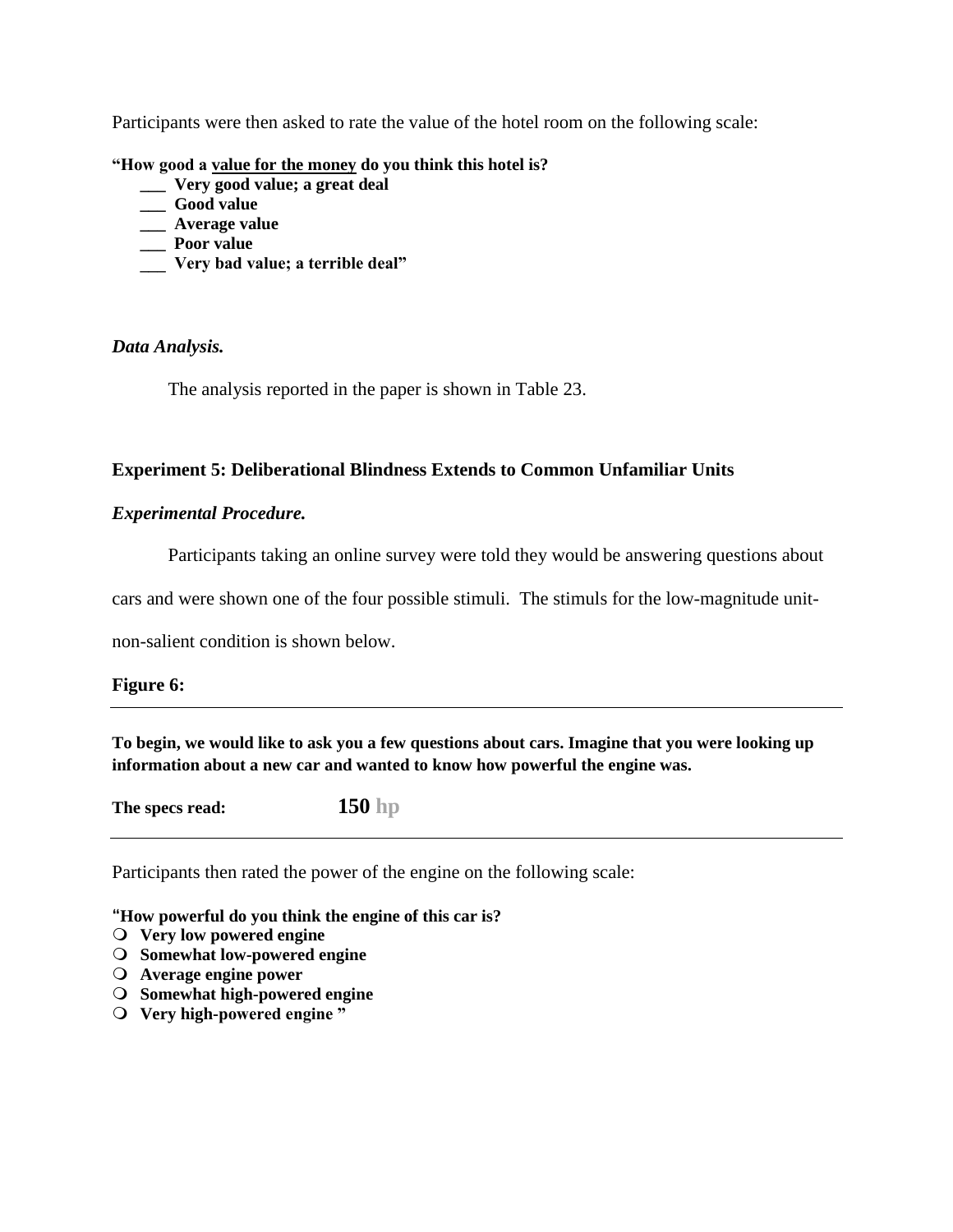Participants were then asked additional questions on separate screens, including the following:

**"Think of the car you just read about. Assuming that it has fuel efficiency equal to that of the average car on the road, what do you think is the list price of this car when it is new?**

- **Under \$15K**
- **\$15-25K**
- **\$25-35K**
- **\$35-45K**
- **\$45-55K**
- **\$55-85K**
- **More than \$85K"**

**"Think again of the car you just read about. Assuming that it has fuel efficiency equal to that of the average car on the road, what is the MOST that you personally would be willing to pay to buy a new model of this car?**

- **Under \$15K**
- **\$15-25K**
- **\$25-35K**
- **\$35-45K**
- **\$45-55K**
- **\$55-85K**
- **More than \$85K"**

**"Do you recall the car power information that was presented a few screens ago? Please type in the complete information below."[Asked on a separate screen]**

**"Which of the following is the information that you saw?**

- **150 hq**
- **150 pwr**
- **150 mw**
- **150 hp**
- **300 hq**
- **300 pwr**
- **300 mw**
- **300 hp**

**"The car information you were given referred to "hp". What do you think "hp" stands for?"**

**"Thinking about cars, how much do you value specifically having a high-powered engine?**

- **Higher engine power is not at all important to me**
- **Higher engine power is somewhat important to me**
- **Higher engine power is extremely important to me"**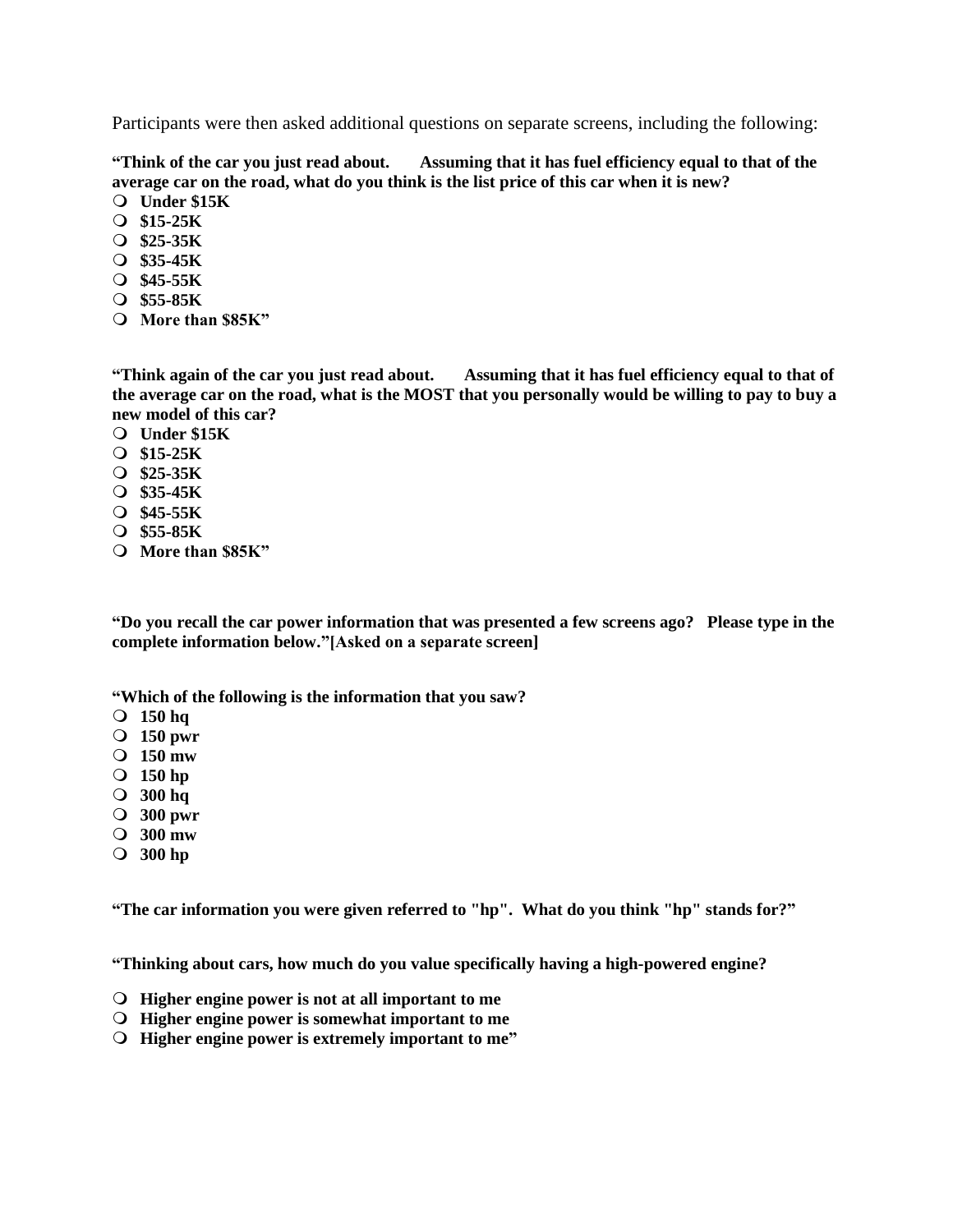#### *Data Analysis.*

The analyses reported in the paper are shown in Table 24 for judged power and Table 25 for car valuation.

We tested participants' failure to correctly recall or understand the information could explain the effect. Excluding those participants (8%) who failed to correctly report or identify the unit and numeric magnitude, or who did not know what the unit "hp" stood for, we replicate the significant interaction between unit salience and magnitude on judged power ( $p < .05$ , Table 26). We also tested several moderators and found no significant effect of log-transformed response time (Table 27) or Numeracy (Table 28). We found a marginally significant effect of Need For Cognition, such that those with higher NFC showed a weaker interaction (Table 29).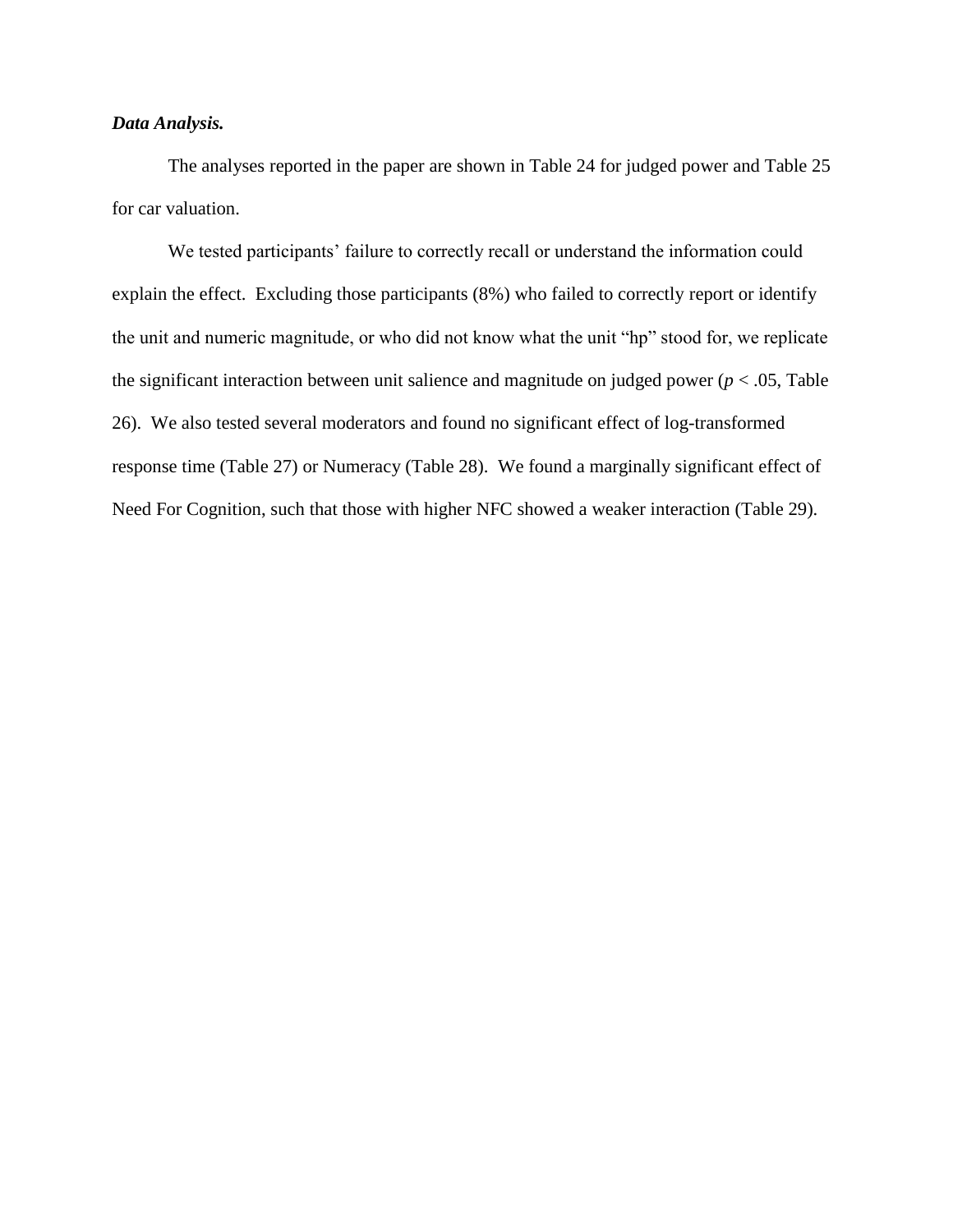#### **TABLES.**

| Source                  | SS     | Df | MS    | F     | р    |
|-------------------------|--------|----|-------|-------|------|
| Intercept               | 63.69  |    | 63.69 | 40.26 | .000 |
| Amount x Unit Font Size | 7.94   |    | 7.94  | 5.02  | .028 |
| Amount                  | 26.84  |    | 26.84 | 16.96 | .000 |
| Unit Font Size          | 0.36   |    | 0.36  | 0.23  | .633 |
| Error                   | 126.57 | 80 | 1.58  |       |      |

# **Table 1: Interaction of Amount by Unit Font Size on Log Bid (***Exp 1***)**

# **Table 2: Interaction of Amount by Unit Font Size on Log Bid, excluding four participants who correctly guessed the currency (***Exp 1***)**

| Source                  | SS     | df | MS    | F     | р    |
|-------------------------|--------|----|-------|-------|------|
| Intercept               | 66.22  |    | 66.22 | 40.95 | .000 |
| Amount x Unit Font Size | 6.35   |    | 6.35  | 3.93  | .051 |
| Amount                  | 27.53  |    | 27.53 | 17.03 | .000 |
| Unit Font Size          | 0.86   |    | 0.86  | 0.53  | .469 |
| Error                   | 122.89 | 76 | 1.62  |       |      |

# **Table 3: Interaction of Amount by Unit Font Size by Rated Confusion on Log Bid (***Exp 1***)**

| Source                             | SS     | df | МS   | F    | р    |
|------------------------------------|--------|----|------|------|------|
| Intercept                          | 0.00   | 1  | 0.00 | 0.00 | .970 |
| Amount x Unit Font Size            | 4.00   | 1  | 4.00 | 2.51 | .117 |
| Amount                             | 3.47   | 1  | 3.47 | 2.17 | .145 |
| Unit Font Size                     | 0.06   | 1  | 0.06 | 0.04 | .848 |
| Confused                           | 3.21   | 1  | 3.21 | 2.01 | .161 |
| Unit Font Size x Confused          | 0.01   | 1  | 0.01 | 0.01 | .930 |
| Amount x Confused                  | 0.58   | 1  | 0.58 | 0.36 | .549 |
| Amount x Unit Font Size x Confused | 2.14   | 1  | 2.14 | 1.34 | .251 |
| Error                              | 121.33 | 76 | 1.60 |      |      |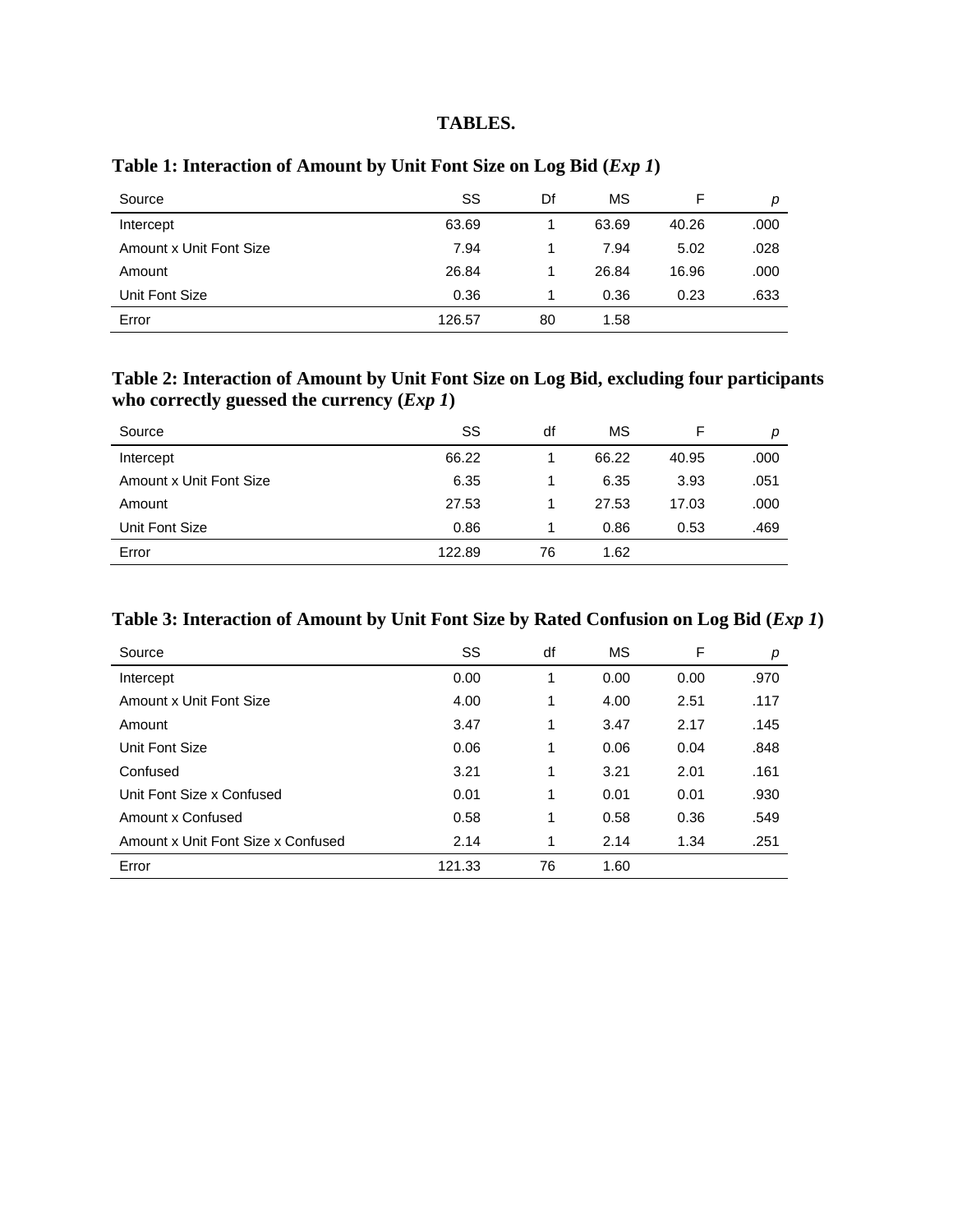| Source                                  | SS    | df | МS    | F     | р    |
|-----------------------------------------|-------|----|-------|-------|------|
| Intercept                               | 26.70 |    | 26.70 | 19.74 | .000 |
| Amount x Unit Font Size                 | 0.66  | 1  | 0.66  | 0.49  | .488 |
| Amount                                  | 9.08  | 1  | 9.08  | 6.71  | .012 |
| Unit Font Size                          | 1.14  |    | 1.14  | 0.84  | .362 |
| Response Time                           | 4.79  | 1  | 4.79  | 3.54  | .064 |
| Unit Font Size x Response Time          | 1.06  | 1  | 1.06  | 0.78  | .379 |
| Amount x Response Time                  | 1.20  |    | 1.20  | 0.89  | .350 |
| Amount x Unit Font Size x Response Time | 0.36  | 1  | 0.36  | 0.27  | .607 |
| Error                                   | 94.71 | 70 | 1.35  |       |      |

**Table 4: Interaction of Amount by Unit Font Size by Response Time on Log Bid (***Exp 1***)**

*Note: Response time was not recorded for 6 participants.*

# **Table 5: Interaction of Amount by Unit Font Size by Log-transformed Response Time on Log Bid (***Exp 1***)**

| Source                                  | SS    | df | МS   | F    | P    |
|-----------------------------------------|-------|----|------|------|------|
| Intercept                               | 6.17  | 1  | 6.17 | 4.47 | .038 |
| Amount x Unit Font Size                 | 0.01  | 1  | 0.01 | 0.01 | .936 |
| Amount                                  | 1.16  | 1  | 1.16 | 0.84 | .363 |
| Unit Font Size                          | 1.65  | 1  | 1.65 | 1.19 | .279 |
| Response Time                           | 4.41  | 1  | 4.41 | 3.19 | .078 |
| Unit Font Size x Response Time          | 1.60  | 1  | 1.60 | 1.16 | .285 |
| Amount x Response Time                  | 0.69  | 1  | 0.69 | 0.50 | .484 |
| Amount x Unit Font Size x Response Time | 0.00  | 1  | 0.00 | 0.00 | .959 |
| Error                                   | 96.67 | 70 | 1.38 |      |      |

*Note: Response time was not recorded for 6 participants.*

#### Table 6: Interaction of Magnitude by Unit Salience on Estimated Length (in cm, *Exp 2*)

| Source                   | SS        | df  | MS        | F      | P    |
|--------------------------|-----------|-----|-----------|--------|------|
| Intercept                | 361311.79 |     | 361311.79 | 528.91 | .000 |
| Magnitude x Unit Salient | 12114.85  |     | 12114.85  | 17.73  | .000 |
| Magnitude                | 17214.06  |     | 17214.06  | 25.20  | .000 |
| <b>Unit Salient</b>      | 3211.95   |     | 3211.95   | 4.70   | .033 |
| Error                    | 68312.62  | 100 | 683.13    |        |      |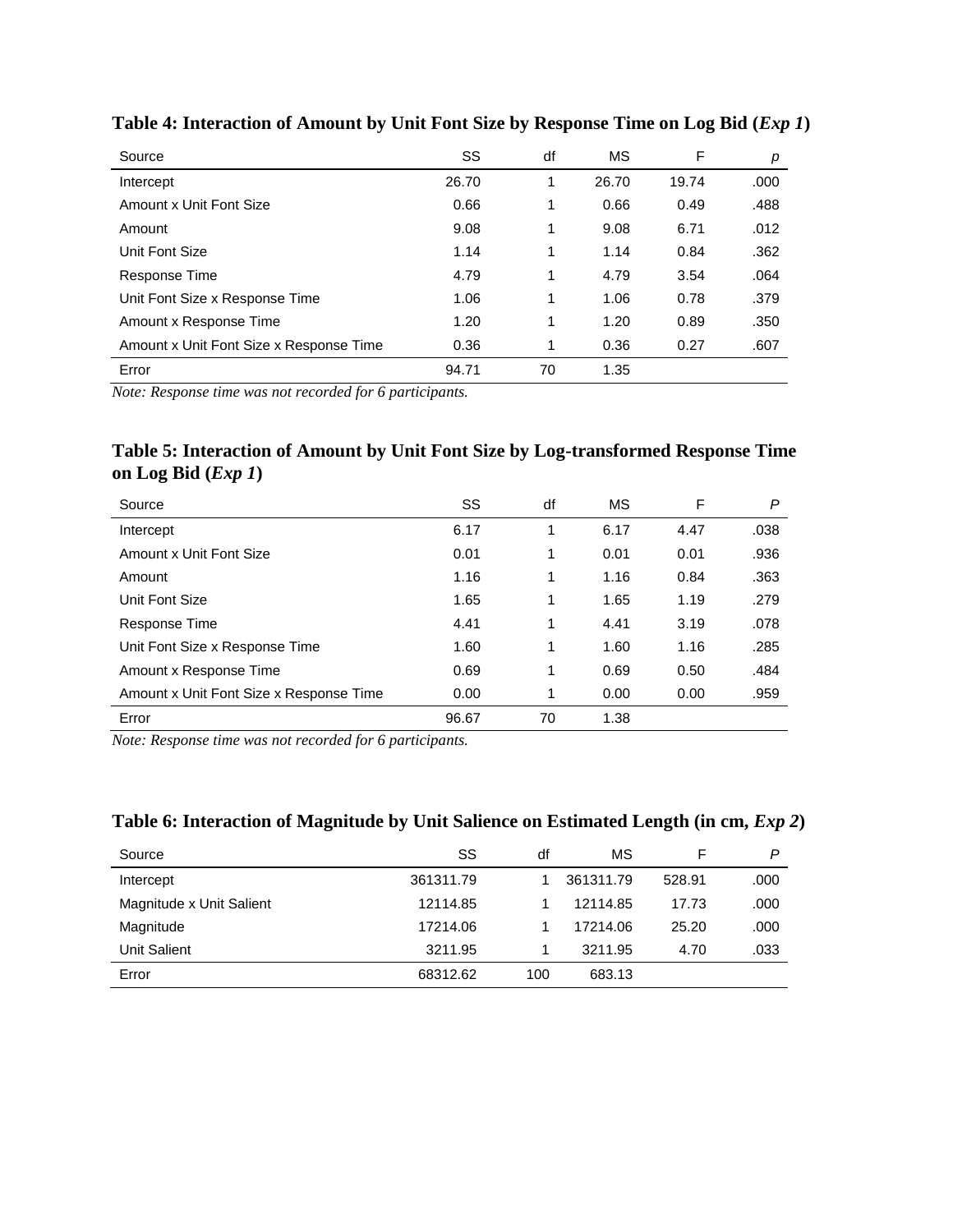| Source                   | SS      | df  | MS      |         | р    |
|--------------------------|---------|-----|---------|---------|------|
| Intercept                | 1806.83 |     | 1806.83 | 3307.67 | .000 |
| Magnitude x Unit Salient | 2.88    |     | 2.88    | 5.27    | .023 |
| Magnitude                | 3.20    |     | 3.20    | 5.86    | .016 |
| <b>Unit Salient</b>      | 0.00    |     | 0.00    | 0.00    | .950 |
| Error                    | 102.70  | 188 | 0.55    |         |      |

# **Table 7: Interaction of Magnitude by Unit Salience on Price Judgment (***Exp 3a***)**

# **Table 8: Interaction of Magnitude by Unit Salience on Price Judgment (***Exp 3b***)**

| Source                   | SS      | df  | MS      |         | р    |
|--------------------------|---------|-----|---------|---------|------|
| Intercept                | 2810.61 |     | 2810.61 | 3952.06 | .000 |
| Magnitude x Unit Salient | 0.05    |     | 0.05    | 0.07    | .789 |
| Magnitude                | 67.43   |     | 67.43   | 94.81   | .000 |
| <b>Unit Salient</b>      | 0.01    |     | 0.01    | 0.02    | .888 |
| Error                    | 134.41  | 189 | 0.71    |         |      |

# **Table 9: Interaction of Magnitude by Unit Salience on Price Judgment (***Exp 3c***)**

| Source                   | SS      | df  | MS      |         | р    |
|--------------------------|---------|-----|---------|---------|------|
| Intercept                | 1795.62 |     | 1795.62 | 5761.18 | .000 |
| Magnitude x Unit Salient | 0.15    |     | 0.15    | 0.49    | .484 |
| Magnitude                | 2.64    |     | 2.64    | 8.49    | .004 |
| Unit Salient             | 0.29    |     | 0.29    | 0.93    | .336 |
| Error                    | 57.66   | 185 | 0.31    |         |      |

# **Table 10: Interaction of Magnitude by Unit Salience on Price Judgment (***Exp 3d***)**

| Source                   | SS      | df  | MS      |         | р    |
|--------------------------|---------|-----|---------|---------|------|
| Intercept                | 1663.00 |     | 1663.00 | 4074.54 | .000 |
| Magnitude x Unit Salient | 0.21    |     | 0.21    | 0.52    | .472 |
| Magnitude                | 3.55    |     | 3.55    | 8.71    | .004 |
| <b>Unit Salient</b>      | 0.00    |     | 0.00    | 0.00    | .974 |
| Error                    | 75.92   | 186 | 0.41    |         |      |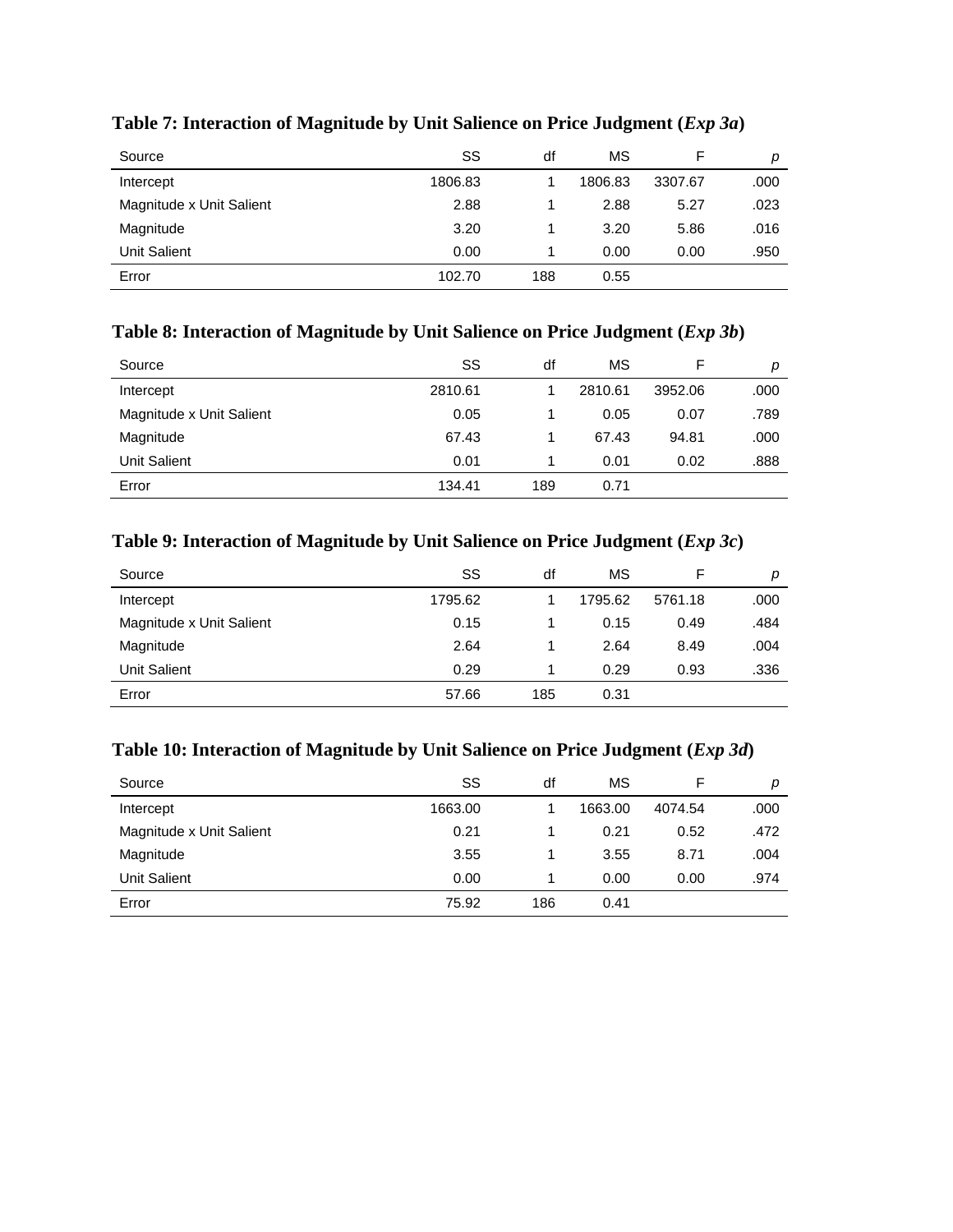| Source                                  | SS      | df  | MS      | F       | р    |
|-----------------------------------------|---------|-----|---------|---------|------|
| Intercept                               | 4561.41 | 1   | 4561.41 | 7252.60 | .000 |
| Magnitude x Unit Salience               | 1.08    | 1   | 1.08    | 1.72    | .190 |
| Magnitude                               | 49.95   | 1   | 49.95   | 79.42   | .000 |
| Unit Salience                           | 0.01    | 1   | 0.01    | 0.02    | .883 |
| <b>Currency Familiarity</b>             | 54.40   | 1   | 54.40   | 86.49   | .000 |
| Unit Salience x Currency Familiarity    | 0.00    | 1   | 0.00    | 0.00    | .949 |
| Magnitude x Currency Familiarity        | 20.57   | 1   | 20.57   | 32.71   | .000 |
| Magnitude x Unit Salience x Familiarity | 1.85    | 1   | 1.85    | 2.94    | .087 |
| Error                                   | 237.11  | 377 | 0.63    |         |      |

# **Table 11: Interaction of Magnitude by Unit Salience by Currency Familiarity on Price Judgment (***Exp 3a vs. 3b***)**

# **Table 12: Interaction of Magnitude by Unit Salience by Deliberation Prompt on Price Judgment (***Exp 3a vs. 3c***)**

| Source                             | SS      | df  | MS      | F       | p    |
|------------------------------------|---------|-----|---------|---------|------|
| Intercept                          | 3602.35 | 1   | 3602.35 | 8379.33 | .000 |
| Magnitude x Unit Salience          | 0.84    | 1   | 0.84    | 1.95    | .163 |
| Magnitude                          | 5.83    | 1   | 5.83    | 13.56   | .000 |
| Unit Salience                      | 0.17    | 1   | 0.17    | 0.40    | .527 |
| Deliberation Prime                 | 0.02    | 1   | 0.02    | 0.05    | .824 |
| Unit Salience x Deliberation Prime | 0.12    | 1   | 0.12    | 0.28    | .595 |
| Magnitude x Deliberation Prime     | 0.01    | 1   | 0.01    | 0.03    | .872 |
| Magnitude x Unit Salience x Prime  | 2.17    | 1   | 2.17    | 5.05    | .025 |
| Error                              | 160.36  | 373 | 0.43    |         |      |

# **Table 13: Interaction of Magnitude by Unit Salience by Deliberation Prime on Price Judgment (***Exp 3a vs. 3d***)**

| Source                              | SS      | df  | MS      | F       | р    |
|-------------------------------------|---------|-----|---------|---------|------|
| Intercept                           | 3468.03 | 1   | 3468.03 | 7261.84 | .000 |
| Magnitude x Unit Salience           | 0.76    | 1   | 0.76    | 1.59    | .209 |
| Magnitude                           | 6.75    | 1   | 6.75    | 14.14   | .000 |
| Unit Salience                       | 0.00    | 1   | 0.00    | 0.00    | .979 |
| <b>Deliberation Prompt</b>          | 1.21    | 1   | 1.21    | 2.53    | .113 |
| Unit Salience x Deliberation Prompt | 0.00    | 1   | 0.00    | 0.00    | .945 |
| Magnitude x Deliberation Prompt     | 0.01    | 1   | 0.01    | 0.01    | .916 |
| Magnitude x Unit Salience x Prompt  | 2.32    | 1   | 2.32    | 4.86    | .028 |
| Error                               | 178.61  | 374 | 0.48    |         |      |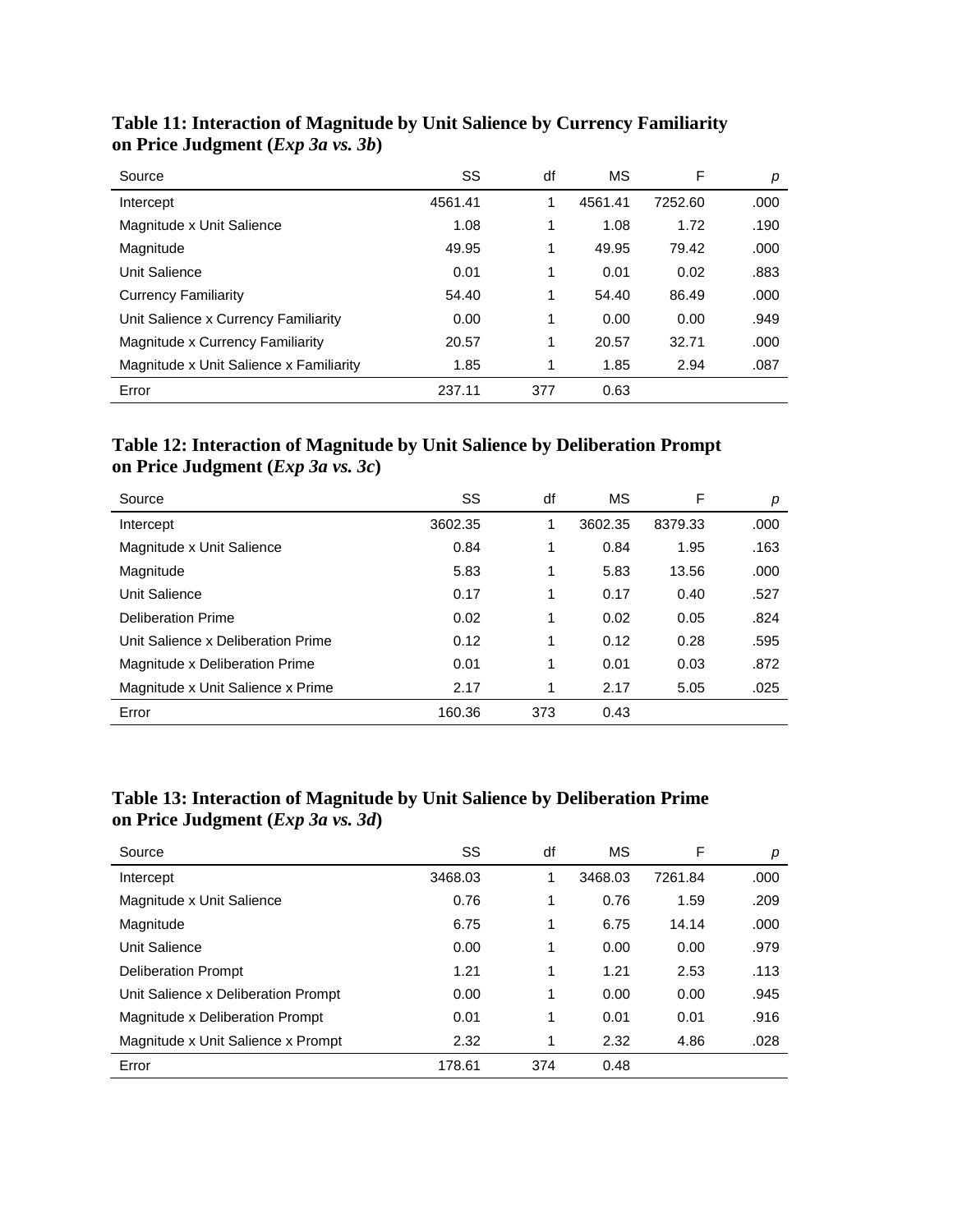| Source                   | SS      | df  | MS      |         | P    |
|--------------------------|---------|-----|---------|---------|------|
| Intercept                | 1504.00 |     | 1504.00 | 2997.48 | .000 |
| Magnitude x Unit Salient | 1.30    |     | 1.30    | 2.60    | .109 |
| Magnitude                | 2.11    |     | 2.11    | 4.21    | .042 |
| <b>Unit Salient</b>      | 0.25    |     | 0.25    | 0.50    | .479 |
| Error                    | 80.28   | 160 | 0.50    |         |      |

**Table 14: Interaction of Magnitude by Unit Salience on Price Judgment, excluding participants who failed** *unprompted* **recall of the price information (***Exp 3a***)**

**Table 15: Interaction of Magnitude by Unit Salience on Price Judgment, excluding participants who failed** *unprompted* **recall of the price information (***Exp 3b***)**

| Source                   | SS      | df  | MS      |         | р    |
|--------------------------|---------|-----|---------|---------|------|
| Intercept                | 2069.83 |     | 2069.83 | 2959.01 | .000 |
| Magnitude x Unit Salient | 0.66    |     | 0.66    | 0.94    | .333 |
| Magnitude                | 50.39   |     | 50.39   | 72.03   | .000 |
| <b>Unit Salient</b>      | 0.39    |     | 0.39    | 0.56    | .455 |
| Error                    | 97.93   | 140 | 0.70    |         |      |

**Table 16: Interaction of Magnitude by Unit Salience on Price Judgment, excluding participants who failed** *unprompted* **recall of the price information (***Exp 3c***)**

| Source                   | SS      | df  | MS      |         | р    |
|--------------------------|---------|-----|---------|---------|------|
| Intercept                | 1467.13 |     | 1467.13 | 3422.15 | .000 |
| Magnitude x Unit Salient | 0.18    |     | 0.18    | 0.42    | .520 |
| Magnitude                | 2.98    |     | 2.98    | 6.95    | .009 |
| <b>Unit Salient</b>      | 0.07    |     | 0.07    | 0.16    | .692 |
| Error                    | 71.17   | 166 | 0.43    |         |      |

#### **Table 17: Interaction of Magnitude by Unit Salience on Price Judgment, excluding participants who failed** *unprompted* **recall of the price information (***Exp 3d***)**

| Source                   | SS      | df  | MS      |         | P    |
|--------------------------|---------|-----|---------|---------|------|
| Intercept                | 1339.09 |     | 1339.09 | 3218.06 | .000 |
| Magnitude x Unit Salient | 0.00    |     | 0.00    | 0.00    | .972 |
| Magnitude                | 3.22    |     | 3.22    | 7.74    | .006 |
| <b>Unit Salient</b>      | 0.00    |     | 0.00    | 0.00    | .972 |
| Error                    | 60.75   | 146 | 0.42    |         |      |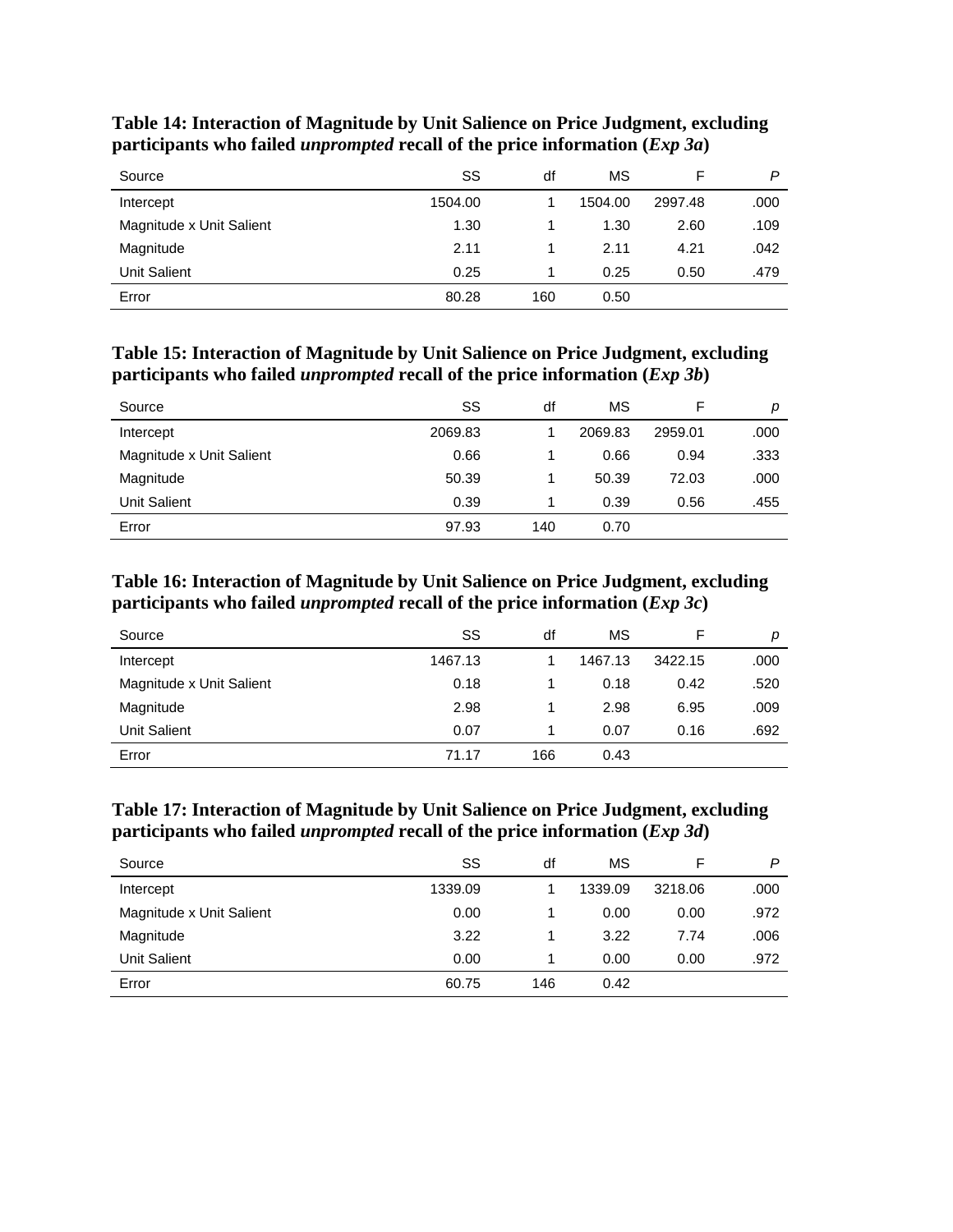| Source                   | SS      | df  | MS      |         | p    |
|--------------------------|---------|-----|---------|---------|------|
| Intercept                | 1341.71 |     | 1341.71 | 2747.57 | .000 |
| Magnitude x Unit Salient | 1.61    |     | 1.61    | 3.30    | .071 |
| Magnitude                | 1.12    |     | 1.12    | 2.29    | .132 |
| <b>Unit Salient</b>      | 0.05    |     | 0.05    | 0.09    | .761 |
| Error                    | 68.37   | 140 | 0.49    |         |      |

**Table 18: Interaction of Magnitude by Unit Salience on Price Judgment, excluding participants who failed** *prompted* **recall of the price information (***Exp 3a***)**

*Note: A subset of respondents (13%) were not asked the prompted recall question.*

## **Table 19: Interaction of Magnitude by Unit Salience by Log-transformed Response Time on Price Judgment (***Exp 3a***)**

| Source                                    | SS     | df  | MS     | F      | P    |
|-------------------------------------------|--------|-----|--------|--------|------|
| Intercept                                 | 298.78 | 1   | 298.78 | 536.18 | .000 |
| Magnitude x Unit Salience                 | 0.25   | 1   | 0.25   | 0.45   | .502 |
| Magnitude                                 | 1.23   | 1   | 1.23   | 2.21   | .139 |
| Unit Salience                             | 0.12   | 1   | 0.12   | 0.21   | .644 |
| Response Time                             | 0.41   | 1   | 0.41   | 0.74   | .392 |
| Magnitude x Response Time                 | 0.12   | 1   | 0.12   | 0.22   | .639 |
| Unit Salience x Response Time             | 0.13   | 1   | 0.13   | 0.23   | .629 |
| Magnitude x Unit Salience x Response Time | 0.04   | 1   | 0.04   | 0.07   | .790 |
| Error                                     | 101.97 | 183 | 0.56   |        |      |

*Note: Response time was not recorded for 1 participant.*

# **Table 20: Interaction of Magnitude by Unit Salience by Log-transformed Response Time on Price Judgment (***Exp 3b***)**

| Source                                    | SS     | df  | MS     | F      | P    |
|-------------------------------------------|--------|-----|--------|--------|------|
| Intercept                                 | 563.06 | 1   | 563.06 | 810.20 | .000 |
| Magnitude x Unit Salience                 | 0.00   | 1   | 0.00   | 0.01   | .937 |
| Magnitude                                 | 18.44  | 1   | 18.44  | 26.54  | .000 |
| Unit Salience                             | 0.08   | 1   | 0.08   | 0.11   | .740 |
| Response Time                             | 5.33   | 1   | 5.33   | 7.67   | .006 |
| Magnitude x Response Time                 | 0.14   | 1   | 0.14   | 0.21   | .651 |
| Unit Salience x Response Time             | 0.08   | 1   | 0.08   | 0.11   | .739 |
| Magnitude x Unit Salience x Response Time | 0.08   | 1   | 0.08   | 0.11   | .743 |
| Error                                     | 128.57 | 185 | 0.70   |        |      |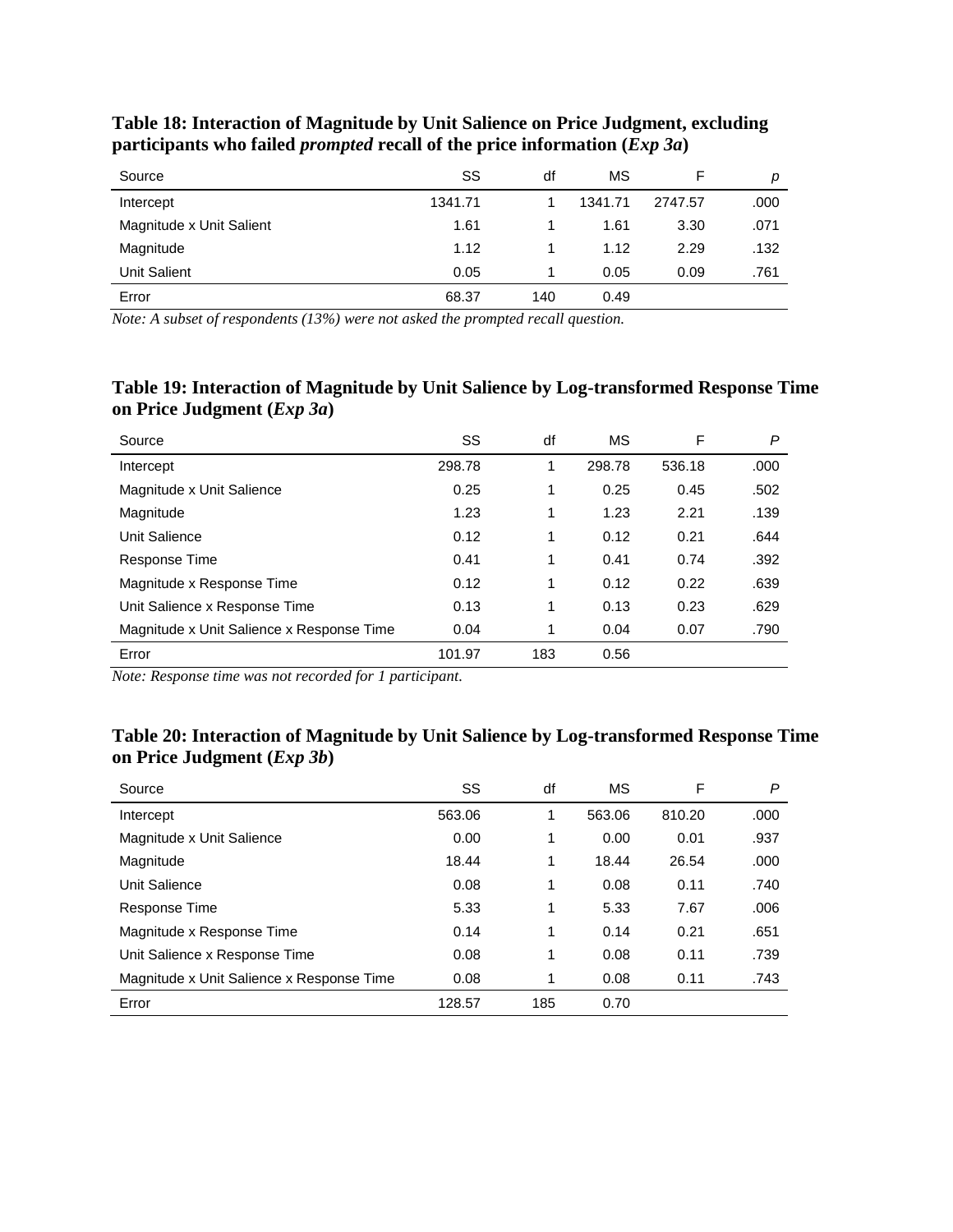| Source                                    | SS     | df  | MS     | F       | P    |
|-------------------------------------------|--------|-----|--------|---------|------|
| Intercept                                 | 550.17 | 1   | 550.17 | 1752.95 | .000 |
| Magnitude x Unit Salience                 | 0.13   | 1   | 0.13   | 0.42    | .519 |
| Magnitude                                 | 0.39   | 1   | 0.39   | 1.23    | .269 |
| Unit Salience                             | 0.01   | 1   | 0.01   | 0.04    | .842 |
| Response Time                             | 0.03   | 1   | 0.03   | 0.11    | .746 |
| Magnitude x Response Time                 | 0.16   | 1   | 0.16   | 0.51    | .475 |
| Unit Salience x Response Time             | 0.18   | 1   | 0.18   | 0.57    | .452 |
| Magnitude x Unit Salience x Response Time | 0.01   | 1   | 0.01   | 0.04    | .843 |
| Error                                     | 56.18  | 179 | 0.31   |         |      |

**Table 21: Interaction of Magnitude by Unit Salience by Log-transformed Response Time on Price Judgment (***Exp 3c***)**

*Note: Response time was not recorded for 2 participants.*

# **Table 22: Interaction of Magnitude by Unit Salience by Log-transformed Response Time on Price Judgment (***Exp 3d***)**

| Source                                    | SS    | df  | MS    | F     | P    |
|-------------------------------------------|-------|-----|-------|-------|------|
| Intercept                                 | 34.38 | 1   | 34.38 | 85.04 | .000 |
| Magnitude x Unit Salience                 | 0.71  | 1   | 0.71  | 1.75  | .188 |
| Magnitude                                 | 0.17  | 1   | 0.17  | 0.41  | .521 |
| Unit Salience                             | 1.07  | 1   | 1.07  | 2.64  | .106 |
| Response Time                             | 0.89  | 1   | 0.89  | 2.21  | .139 |
| Magnitude x Response Time                 | 0.01  | 1   | 0.01  | 0.01  | .914 |
| Unit Salience x Response Time             | 1.16  | 1   | 1.16  | 2.87  | .092 |
| Magnitude x Unit Salience x Response Time | 0.60  | 1   | 0.60  | 1.47  | .226 |
| Error                                     | 73.59 | 182 | 0.40  |       |      |

| Table 23: Interaction of Magnitude by Unit Salience on Price Judgment ( <i>Exp 4</i> ) |  |
|----------------------------------------------------------------------------------------|--|
|----------------------------------------------------------------------------------------|--|

| Source                   | SS      | df  | MS      |         | P    |
|--------------------------|---------|-----|---------|---------|------|
| Intercept                | 1239.63 |     | 1239.63 | 2251.59 | .000 |
| Magnitude x Unit Salient | 3.20    |     | 3.20    | 5.82    | .018 |
| Magnitude                | 2.16    |     | 2.16    | 3.93    | .050 |
| <b>Unit Salient</b>      | 0.00    |     | 0.00    | 0.00    | .985 |
| Error                    | 57.81   | 105 | 0.55    |         |      |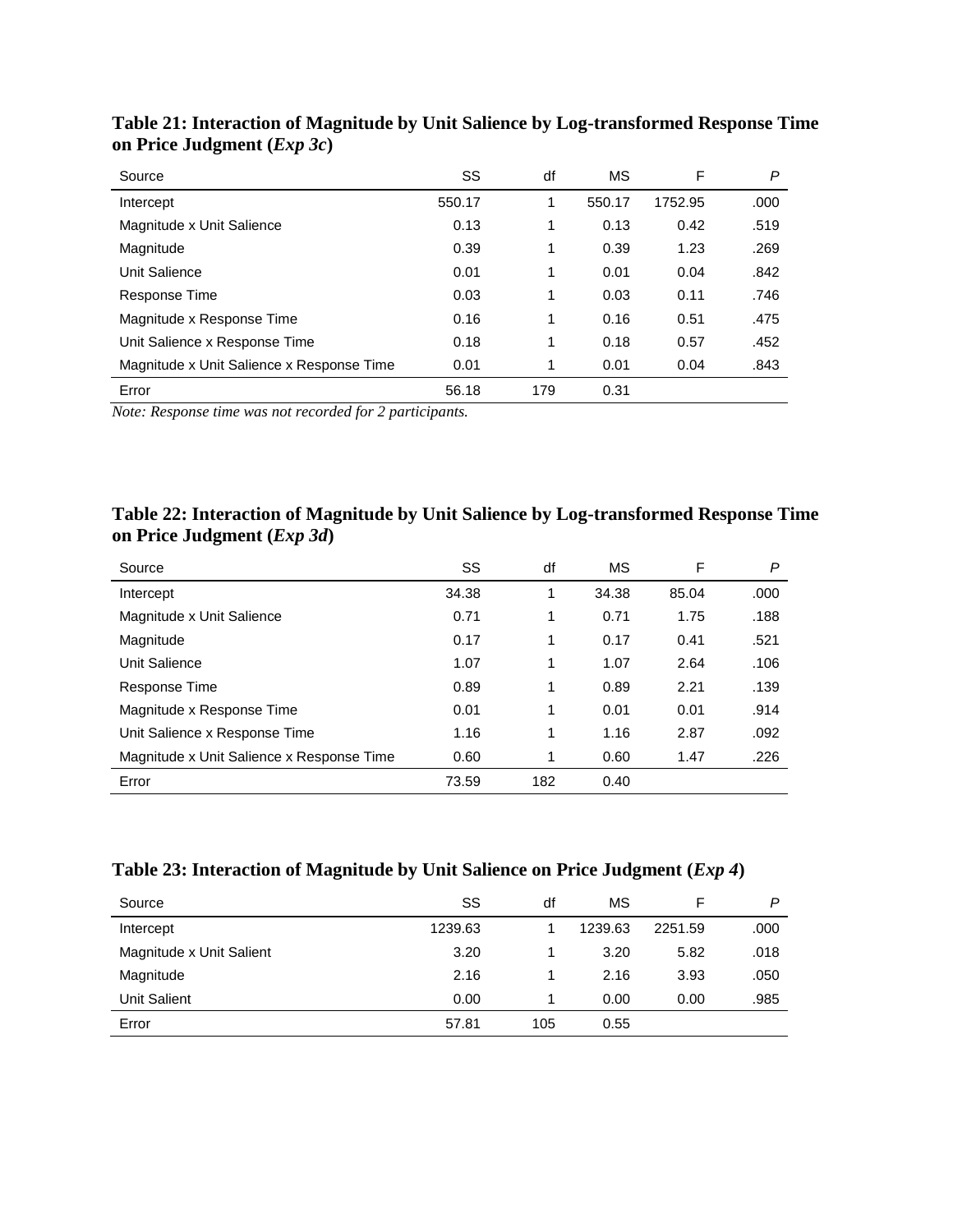| Source                   | SS      | df  | MS      |         | P    |
|--------------------------|---------|-----|---------|---------|------|
| Intercept                | 1025.50 |     | 1025.50 | 1190.96 | .000 |
| Magnitude x Unit Salient | 3.77    |     | 3.77    | 4.38    | .039 |
| Magnitude                | 15.60   |     | 15.60   | 18.11   | .000 |
| <b>Unit Salient</b>      | 1.13    |     | 1.13    | 1.31    | .255 |
| Error                    | 96.44   | 112 | 0.86    |         |      |

# **Table 24: Interaction of Magnitude by Unit Salience on Judged Power (***Exp 5***)**

#### **Table 25: Interaction of Magnitude by Unit Salience by Power Importance on Own Valuation, controlling for estimated list price (***Exp 5***)**

| Source                                 | SS      | df  | МS      | F      | P    |
|----------------------------------------|---------|-----|---------|--------|------|
| Intercept                              | 47.16   | 1   | 47.16   | 1.33   | .251 |
| Magnitude x Unit Salience              | 273.58  | 1   | 273.58  | 7.73   | .006 |
| Magnitude                              | 19.45   | 1   | 19.45   | 0.55   | .460 |
| Unit Salience                          | 2.08    | 1   | 2.08    | 0.06   | .809 |
| Power Importance                       | 52.06   | 1   | 52.06   | 1.47   | .228 |
| Magnitude x Power Importance           | 32.98   | 1   | 32.98   | 0.93   | .336 |
| Unit Salience x Power Importance       | 0.72    | 1   | 0.72    | 0.02   | .887 |
| Magnitude x Unit Salience x Importance | 343.60  | 1   | 343.60  | 9.71   | .002 |
| <b>Estimated List Price</b>            | 6581.98 | 1   | 6581.98 | 186.05 | .000 |
| Error                                  | 3785.47 | 107 | 35.38   |        |      |

# **Table 26: Interaction of Magnitude by Unit Salience on Judged Power, excluding participants who failed to recall the unit or magnitude or did not know what** *hp* **stood for**   $(Exp 5)$

| Source                   | SS     | df  | ΜS     |         | p    |
|--------------------------|--------|-----|--------|---------|------|
| Intercept                | 939.87 |     | 939.87 | 1065.96 | .000 |
| Magnitude x Unit Salient | 4.19   |     | 4.19   | 4.75    | .032 |
| Magnitude                | 14.61  |     | 14.61  | 16.57   | .000 |
| <b>Unit Salient</b>      | 0.59   |     | 0.59   | 0.67    | .415 |
| Error                    | 90.82  | 103 | 0.88   |         |      |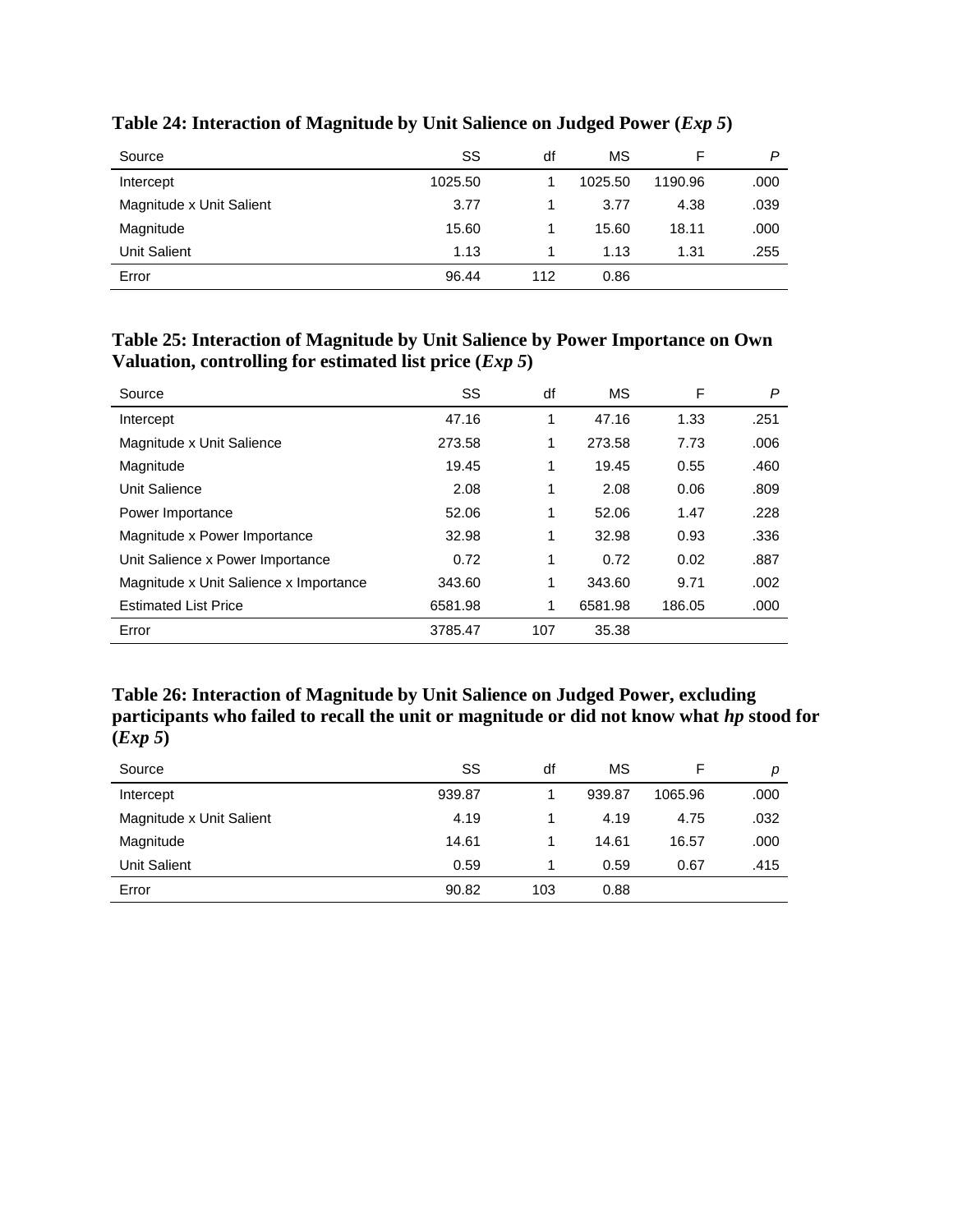| Source                                    | SS    | df  | МS    | F     | р    |
|-------------------------------------------|-------|-----|-------|-------|------|
| Intercept                                 | 38.65 | 1   | 38.65 | 46.32 | .000 |
| Magnitude x Unit Salience                 | 2.47  | 1   | 2.47  | 2.96  | .088 |
| Magnitude                                 | 0.53  | 1   | 0.53  | 0.64  | .427 |
| Unit Salience                             | 1.92  | 1   | 1.92  | 2.30  | .132 |
| Response Time                             | 2.33  | 1   | 2.33  | 2.80  | .097 |
| Magnitude x Response Time                 | 0.05  | 1   | 0.05  | 0.06  | .813 |
| Unit Salience x Response Time             | 2.92  | 1   | 2.92  | 3.50  | .064 |
| Magnitude x Unit Salience x Response Time | 1.25  | 1   | 1.25  | 1.50  | .223 |
| Error                                     | 90.12 | 108 | 0.83  |       |      |

**Table 27: Interaction of Magnitude by Unit Salience by Log-transformed Response Time on Judged Power (***Exp 5***)**

# **Table 28: Interaction of Magnitude by Unit Salience by Numeracy on Judged Power (Exp 5)**

| Source                               | SS     | df  | МS     | F      | р    |
|--------------------------------------|--------|-----|--------|--------|------|
| Intercept                            | 119.25 | 1   | 119.25 | 134.73 | .000 |
| Magnitude x Unit Salience            | 1.46   | 1   | 1.46   | 1.65   | .201 |
| Magnitude                            | 0.92   | 1   | 0.92   | 1.04   | .310 |
| Unit Salience                        | 0.69   | 1   | 0.69   | 0.78   | .378 |
| Numeracy                             | 0.00   | 1   | 0.00   | 0.00   | .955 |
| Magnitude x Numeracy                 | 0.14   | 1   | 0.14   | 0.16   | .691 |
| Unit Salience x Numeracy             | 0.22   | 1   | 0.22   | 0.25   | .620 |
| Magnitude x Unit Salience x Numeracy | 0.32   | 1   | 0.32   | 0.36   | .552 |
| Error                                | 95.59  | 108 | 0.89   |        |      |

# **Table 29: Interaction of Magnitude by Unit Salience by Need For Cognition (NFC) on Judged Power (***Exp 5***)**

| Source                          | SS     | df  | МS     | F       | р    |
|---------------------------------|--------|-----|--------|---------|------|
| Intercept                       | 838.42 | 1   | 838.42 | 1028.54 | .000 |
| Magnitude x Unit Salience       | 5.71   | 1   | 5.71   | 7.01    | .009 |
| Magnitude                       | 8.45   | 1   | 8.45   | 10.37   | .002 |
| Unit Salience                   | 1.50   | 1   | 1.50   | 1.84    | .178 |
| <b>NFC</b>                      | 0.32   | 1   | 0.32   | 0.40    | .531 |
| Magnitude x NFC                 | 2.72   | 1   | 2.72   | 3.33    | .071 |
| Unit Salience x NFC             | 0.01   | 1   | 0.01   | 0.01    | .927 |
| Magnitude x Unit Salience x NFC | 2.28   | 1   | 2.28   | 2.80    | .097 |
| Error                           | 83.15  | 102 | 0.82   |         |      |

*Note: Six participants did not complete all the items in the NFC scale*